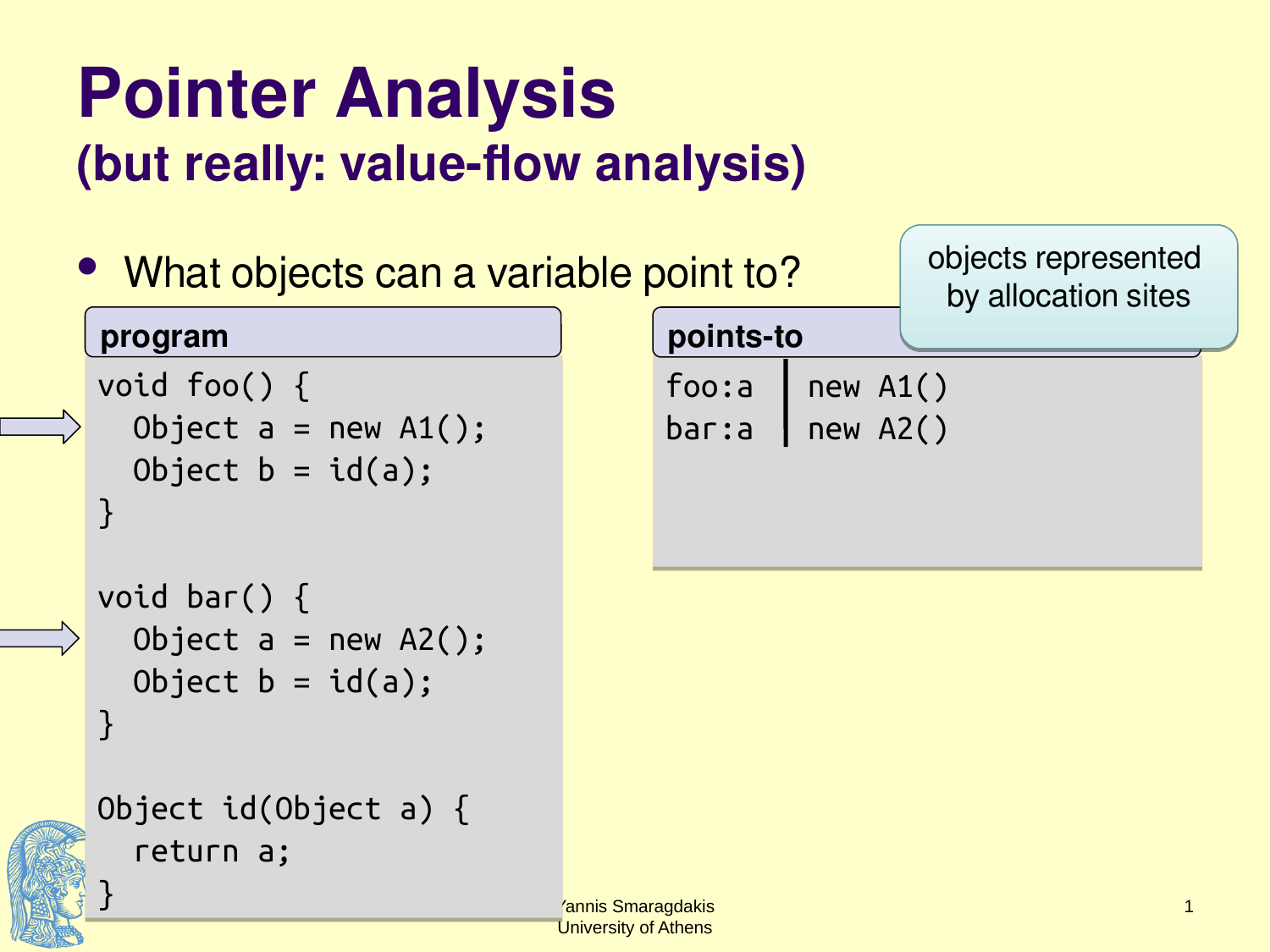## **Pointer Analysis**

• What objects can a variable point to?

#### **program**

}

}

}

```
void foo() {
void foo() {
Object a = new A1();
Object b = id(a);
}
}
```

```
void bar() {
void bar() {
 Object a = new A2();
 Object a = new A2();
Object b = id(a);
}
```

```
Object id(Object a) {
Object id(Object a) {
 return a;
 return a;
```

|        | points-to              |  |  |  |
|--------|------------------------|--|--|--|
| foo: a | $\vert$ new A1()       |  |  |  |
| bar: a | $\overline{)$ new A2() |  |  |  |
| id:a   | $new$ A1(), new A2()   |  |  |  |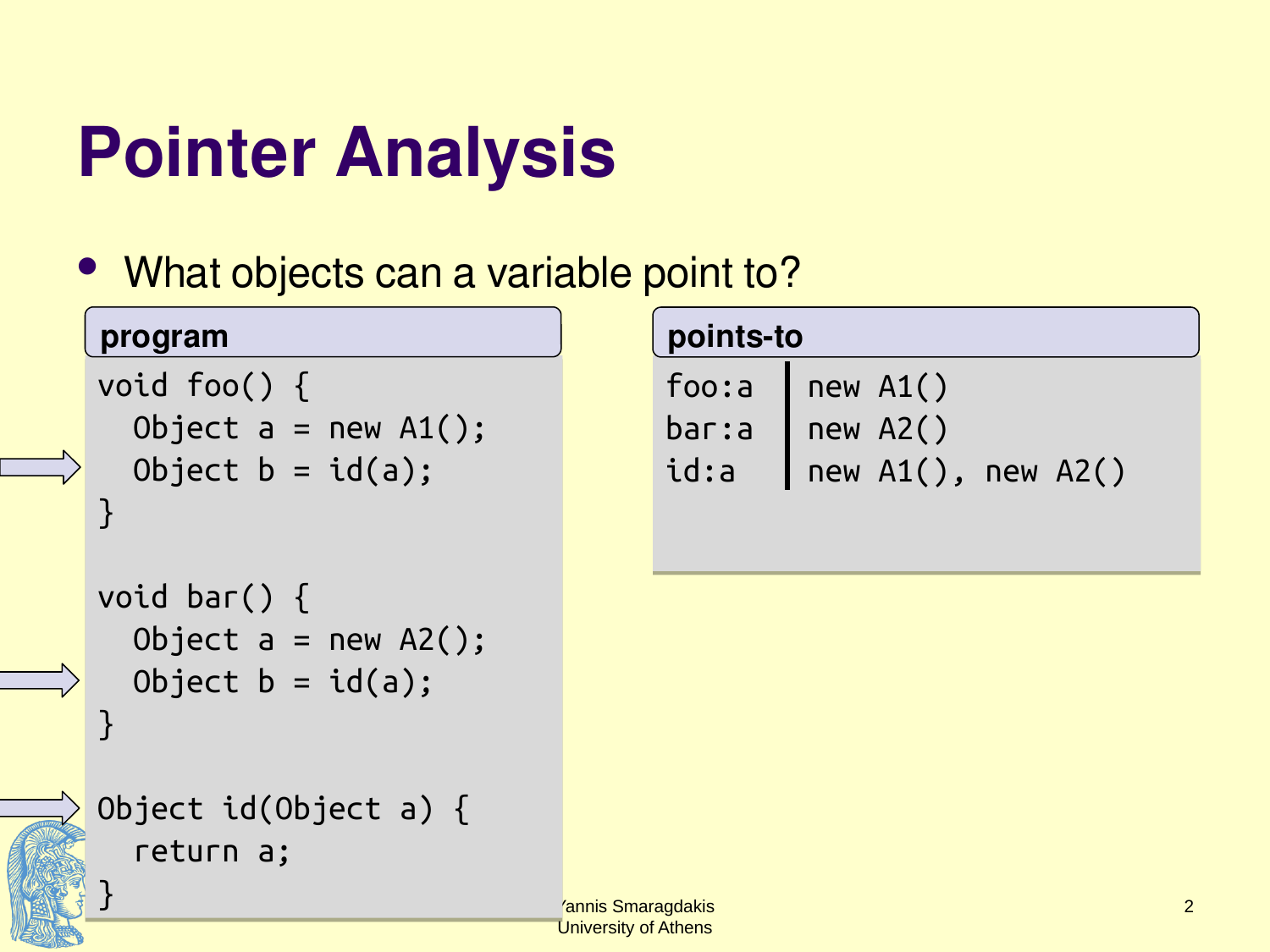## **Pointer Analysis**

• What objects can a variable point to?

#### **program**

}

}

}

```
void foo() {
void foo() {
Object a = new A1();
Object b = id(a);
}
}
```

```
void bar() {
void bar() {
 Object a = new A2();
 Object a = new A2();
Object b = id(a);
}
```
Object id(Object a) { Object id(Object a) { return a; return a;

|                             | points-to |              |          |          |  |
|-----------------------------|-----------|--------------|----------|----------|--|
| foo:a                       |           | new A1()     |          |          |  |
| bar:a                       |           | new A2()     |          |          |  |
| id:a                        |           | $new A1()$ , |          | new A2() |  |
| foo:b                       |           | new $A1()$ , |          | new A2() |  |
| bar:b                       |           | $new A1()$ , |          | new A2() |  |
| context-sensitive points-to |           |              |          |          |  |
|                             |           |              |          |          |  |
| foo:a                       |           |              | new A1() |          |  |
| bar:a                       |           |              | new A2() |          |  |
| id:a (foo)                  |           |              | new A1() |          |  |
| id:a (bar)                  |           |              | new A2() |          |  |

Yannis Smaragdakis bar:b new A2() bar:b new A2()

University of Athens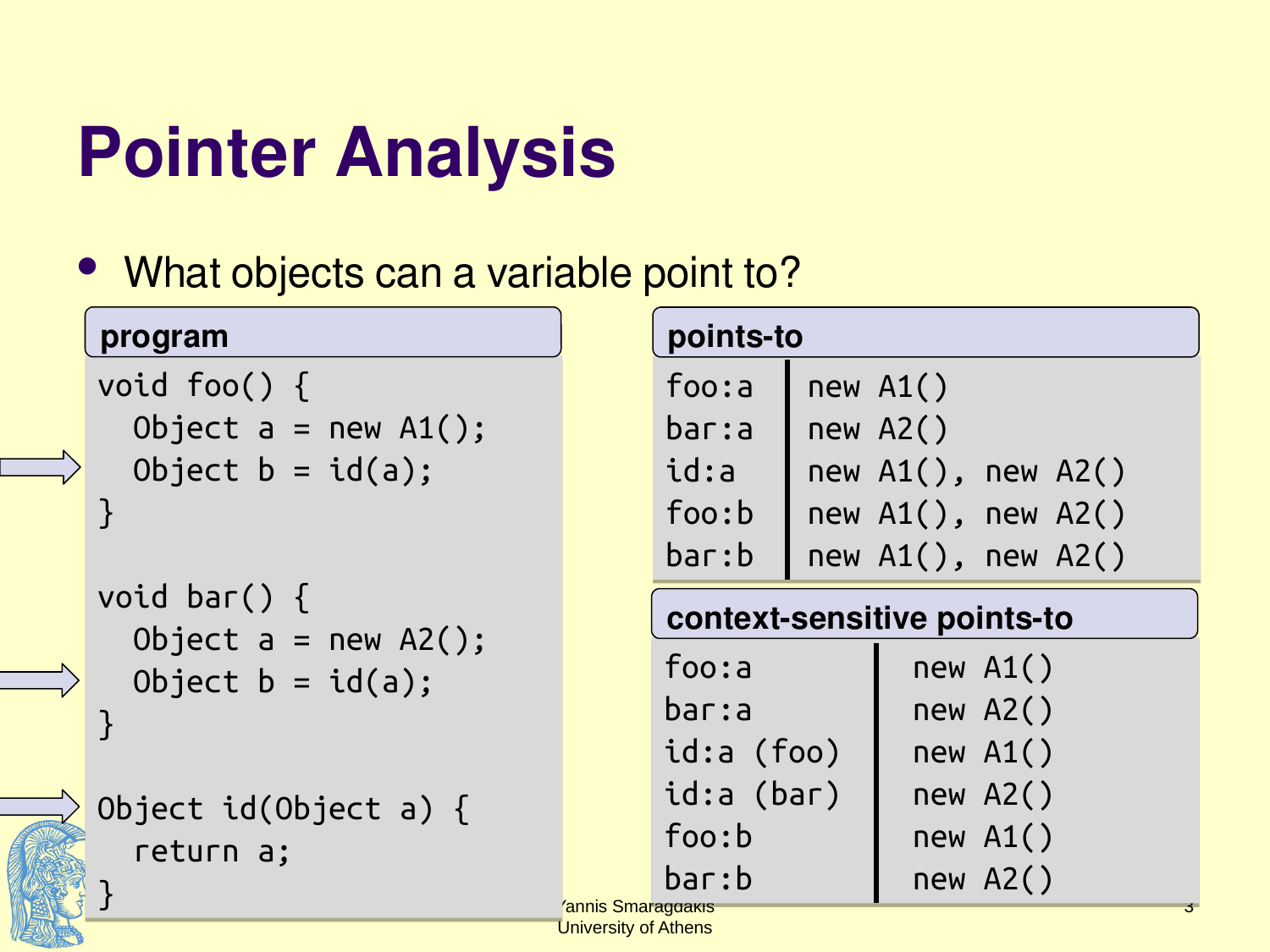## **Datalog To The Rescue!**

- Datalog is relations + recursion
- Limited logic programming
	- SQL with recursion
	- **Prolog without complex terms (constructors)**
- Captures PTIME complexity class
- Strictly declarative
	- e.g., as opposed to Prolog
		- conjunction commutative
		- rules commutative
	- monotonic



#### Less programming, more specification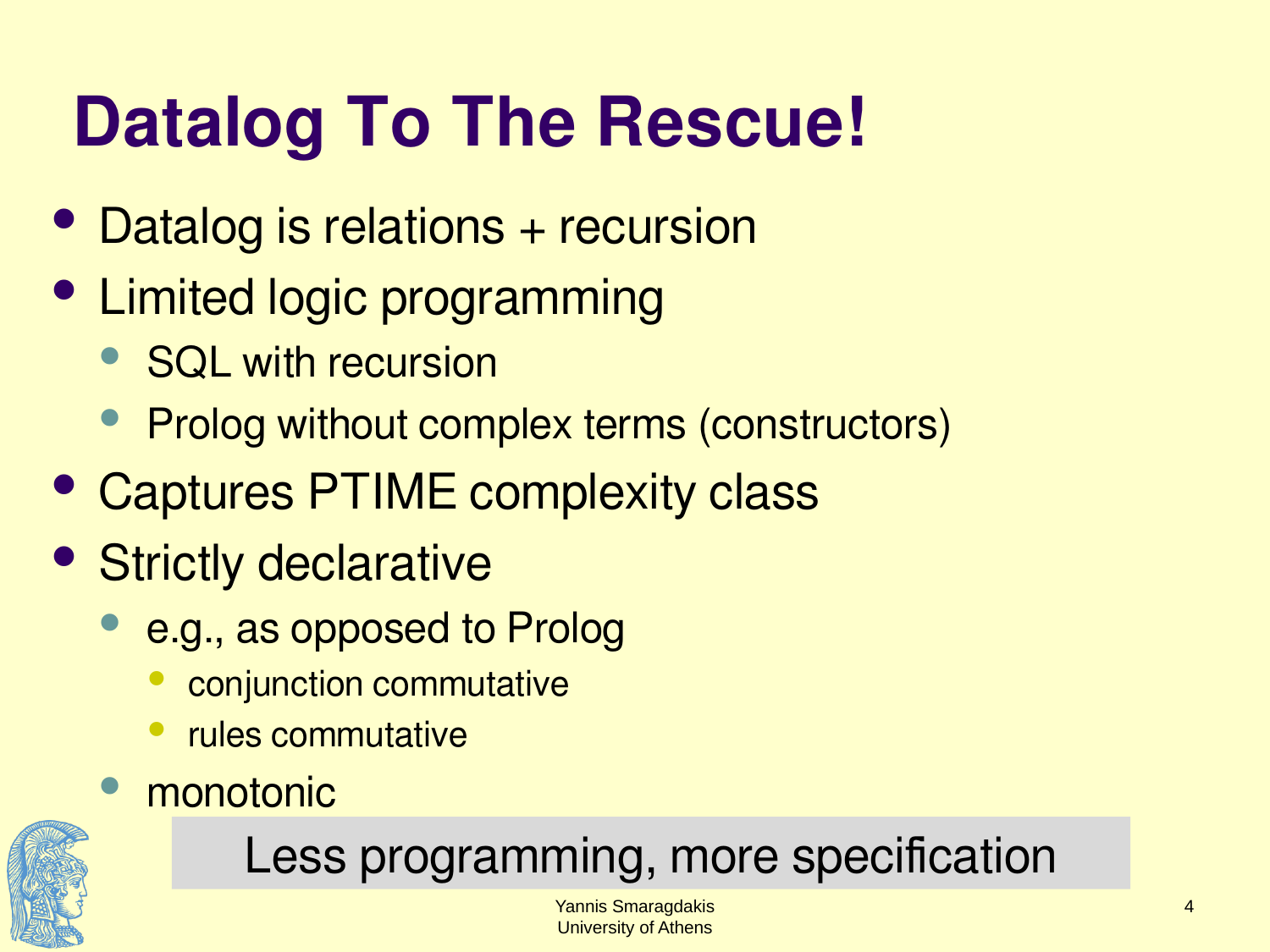

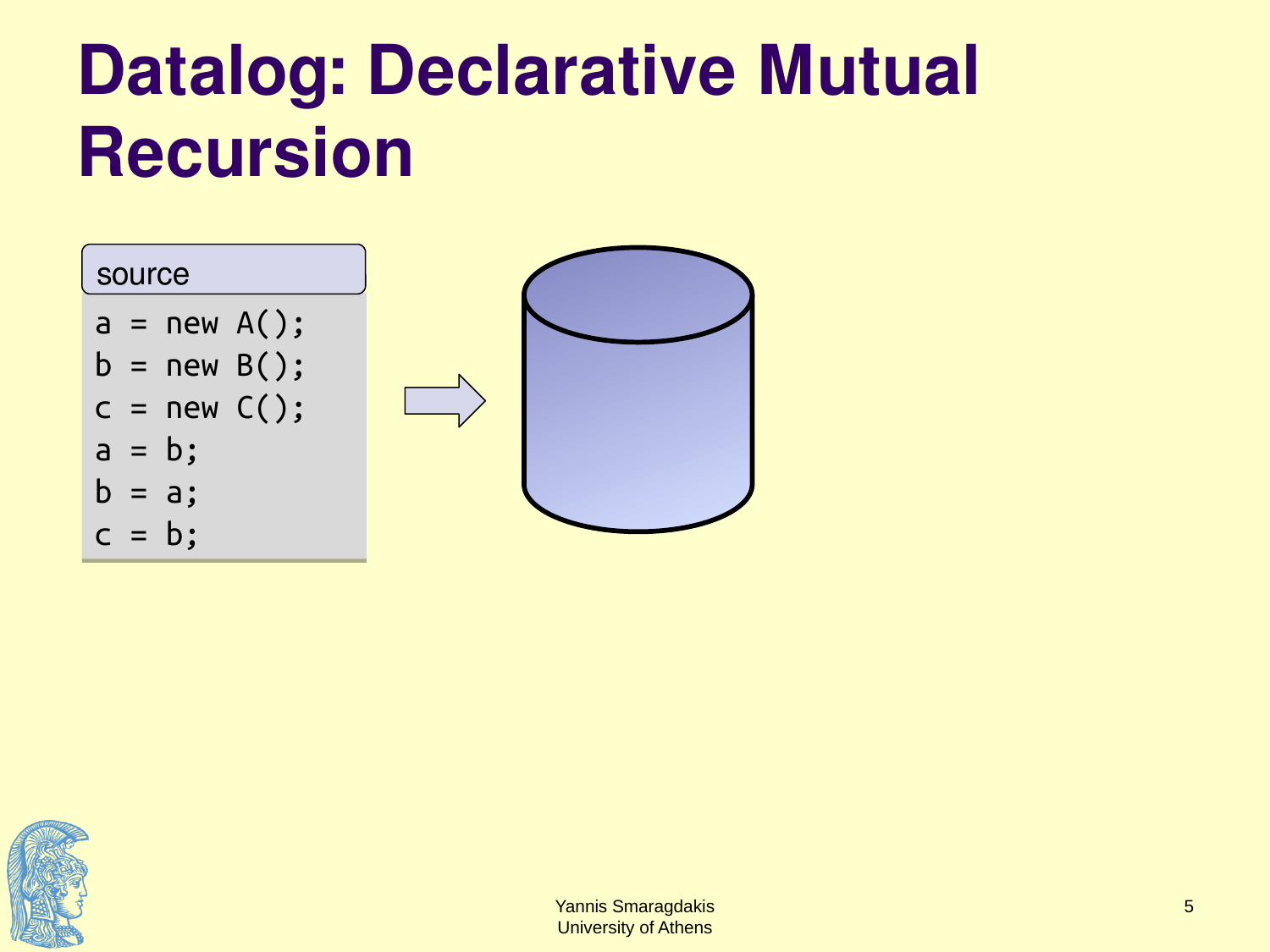| source<br>$a = new A();$<br>$b = new B();$<br>$c = new C();$<br>$a = b;$<br>$b = a;$ | <b>Alloc</b><br>$\vert$ new A()<br>a<br>$b \vert$ new $B()$<br>$C$   new $C()$<br>Move<br>b<br>a |       |
|--------------------------------------------------------------------------------------|--------------------------------------------------------------------------------------------------|-------|
| $c = b$ ;                                                                            | $\overline{a}$<br>b<br>l b<br>$\mathcal{C}$                                                      | rules |
|                                                                                      | $V$ ar $PointsTo(var, obj)$ <-<br>$\text{Alloc}(var, obj).$                                      |       |
|                                                                                      | $\sqrt{VarPointsTo(to, obj)}$ <-<br>Move(to, from),<br>VarPointsTo(from, obj).                   |       |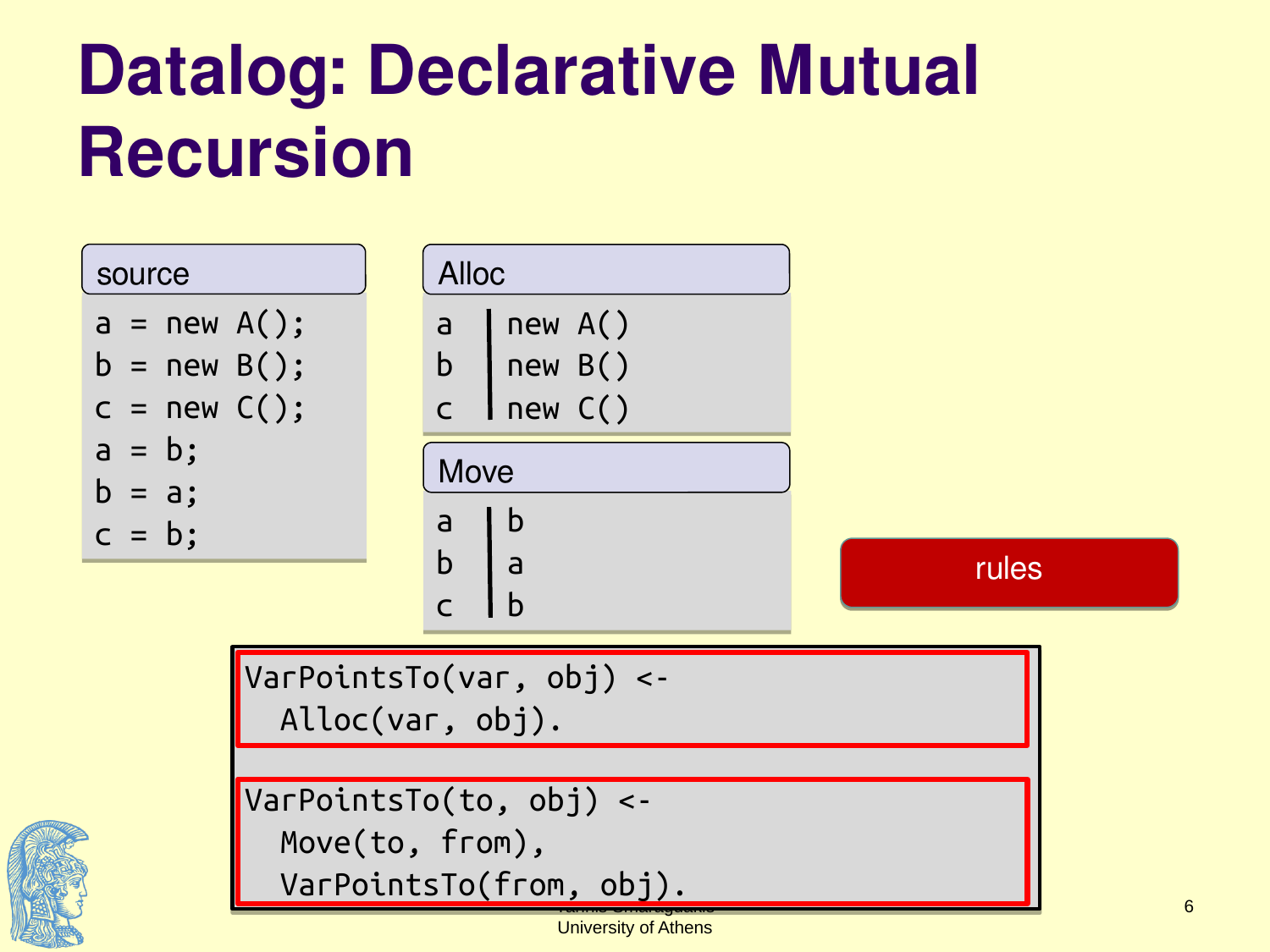| source<br>$a = new A();$<br>$b = new B();$<br>$c = new C();$                                                                                     | <b>Alloc</b><br>$\vert$ new A()<br>a<br>$b$   new $B()$<br>$c$   new $C()$ |      |  |  |
|--------------------------------------------------------------------------------------------------------------------------------------------------|----------------------------------------------------------------------------|------|--|--|
| $a = b;$<br>$b = a;$<br>$c = b;$                                                                                                                 | Move<br>b<br>a<br>$b^-$<br>$\overline{a}$<br>l b<br>$\mathsf{C}$           | head |  |  |
| VarPointsTo(var, obj) <-<br>Alloc(var, obj).<br>$\boxed{\texttt{VarPointsTo}(\texttt{to, obj)}$ <-<br>Move(to, from),<br>VarPointsTo(from, obj). |                                                                            |      |  |  |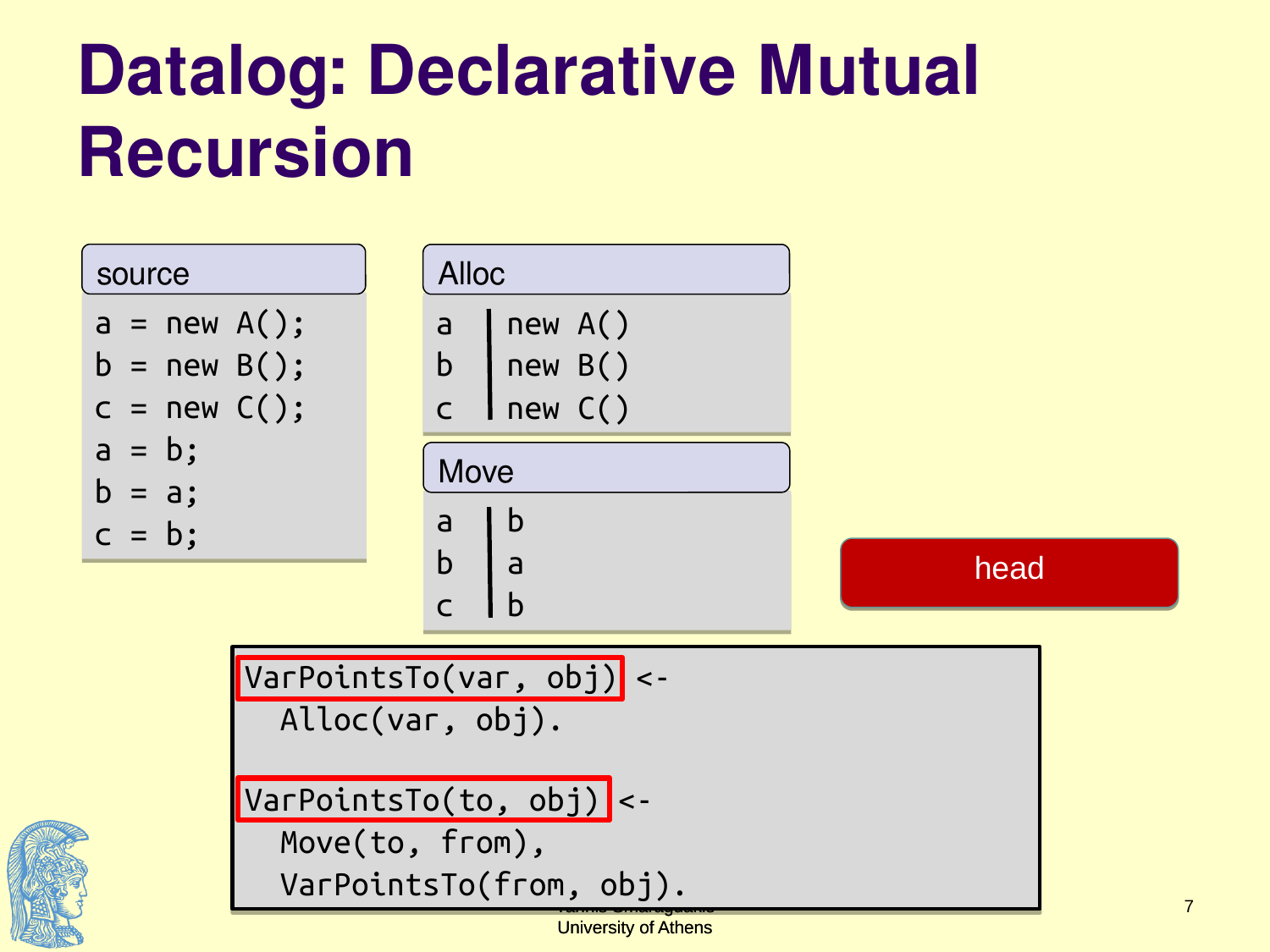| source                                                                                  | <b>Alloc</b>                                                                                                                            | VarPointsTo   |
|-----------------------------------------------------------------------------------------|-----------------------------------------------------------------------------------------------------------------------------------------|---------------|
| $a = new A();$<br>$b = new B();$<br>$c = new C();$<br>$a = b;$<br>$b = a;$<br>$c = b$ ; | new A()<br>$\mathsf{a}$<br>$b$   new $B()$<br>$c$   new $C()$<br>Move<br>$\mathsf b$<br>a<br>b<br>l a<br>$\overline{b}$<br>$\mathsf{C}$ | head relation |
|                                                                                         | VarPointsTo(var, obj) <-<br>Alloc(var, obj).<br>VarPointsTo <i>(to, obj)</i> <-<br>Move(to, from),<br>VarPointsTo(from, obj).           | 8             |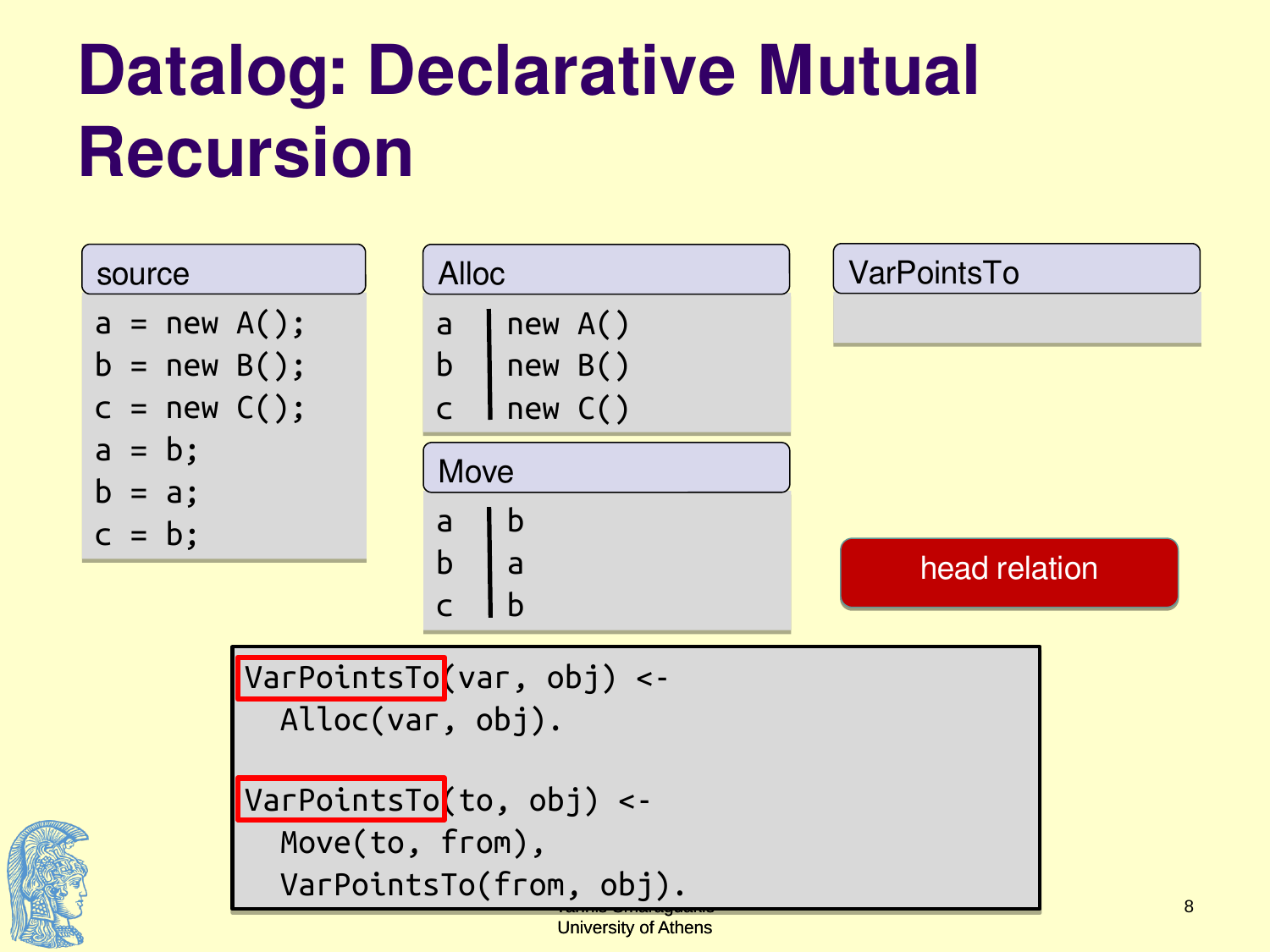| source                                                                                                                    | <b>Alloc</b>                                                                                    | VarPointsTo |
|---------------------------------------------------------------------------------------------------------------------------|-------------------------------------------------------------------------------------------------|-------------|
| $a = new A();$<br>$b = new B();$<br>$c = new C();$<br>$a = b;$<br>$b = a;$<br>$c = b;$                                    | new A()<br>a<br>$b$   new $B()$<br>$C$ new $C()$<br><b>Move</b><br>b<br>a<br>$\mathbf b$<br>l a | bodies      |
| $VarPointsTo(var, obj)$ <-<br>Alloc(var, obj).<br>$VarPointsTo(to, obj)$ <-<br>Move(to, from),<br>VarPointsTo(from, obj). | $\boldsymbol{9}$                                                                                |             |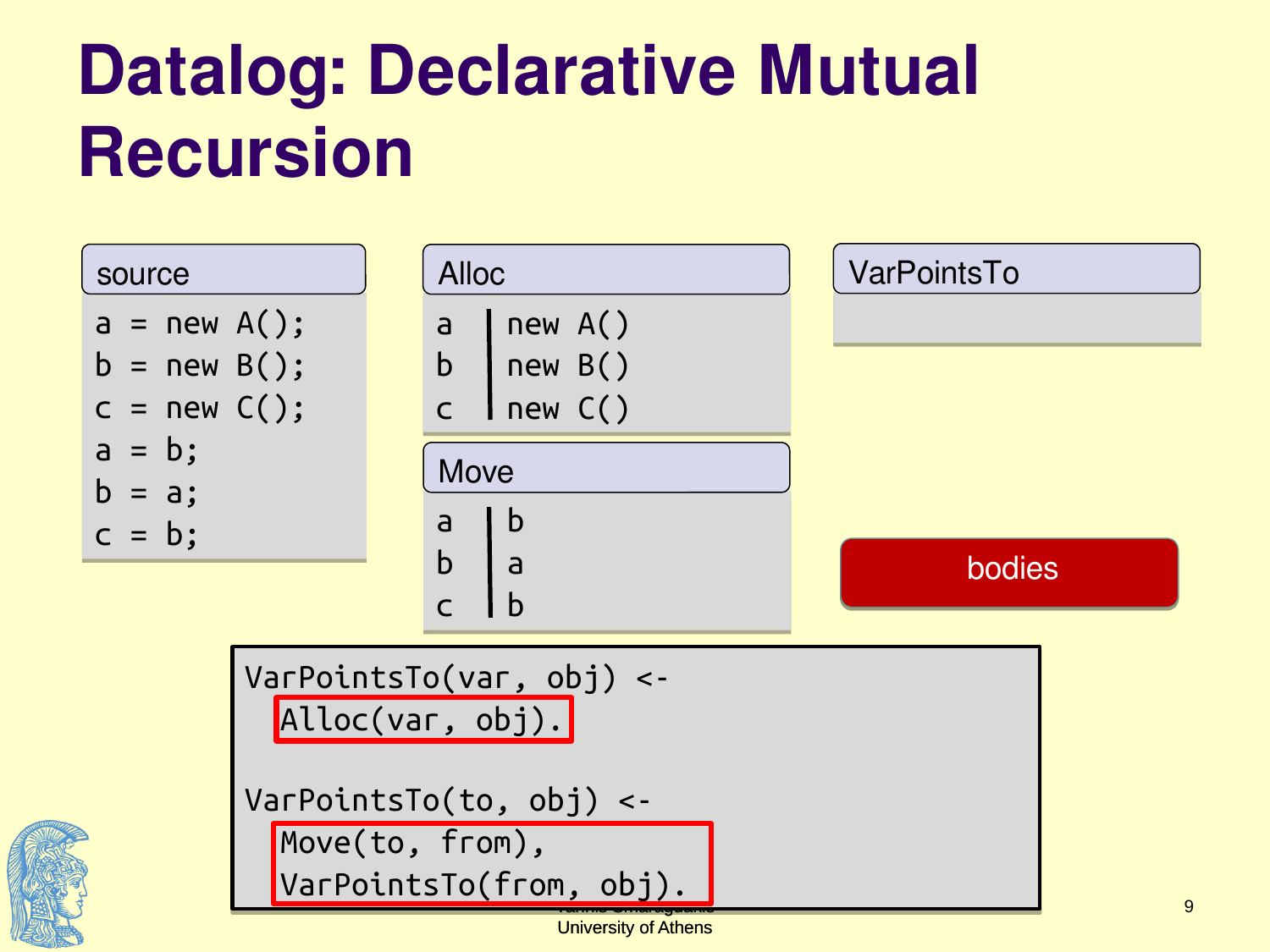| source                                                                      | <b>Alloc</b>                                                                                                              | VarPointsTo    |
|-----------------------------------------------------------------------------|---------------------------------------------------------------------------------------------------------------------------|----------------|
| $a = new A();$<br>$b = new B();$<br>$c = new C();$<br>$a = b$ ;<br>$b = a;$ | new A()<br>a<br>$b$ new $B()$<br>$C$ new $C()$<br>Move                                                                    |                |
| $c = b$ ;                                                                   | $\mathsf b$<br>a<br>$\mathsf{b}$<br> a <br>  b<br>$\mathsf{C}$                                                            | body relations |
|                                                                             | $VarPointsTo(var, obj)$ <-<br>Alloc(var, obj).<br>$VarPointsTo(to, obj)$ <-<br>Move(to, from),<br>VarPointsTo(from, obj). | $10\,$         |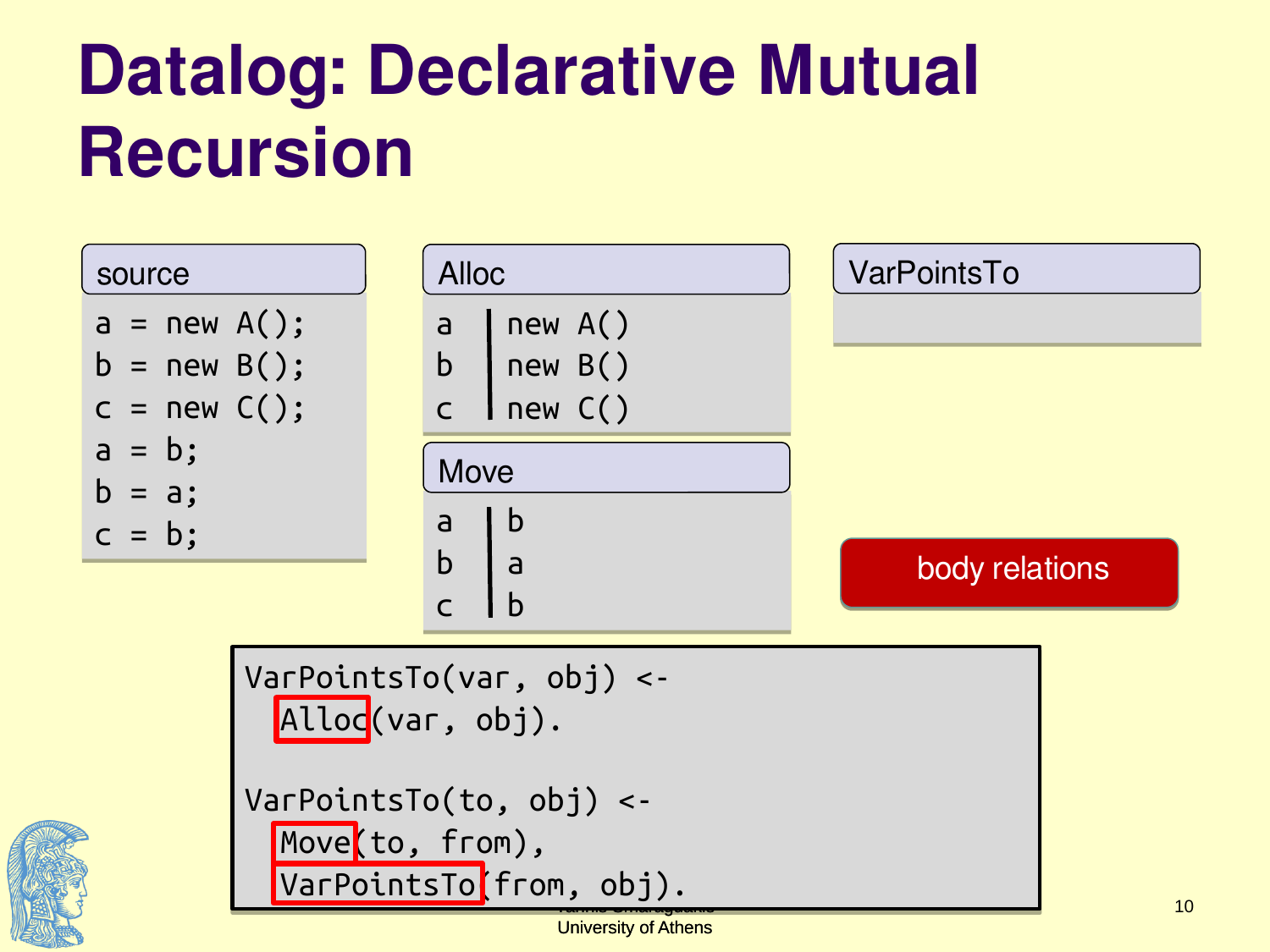| <b>Alloc</b>                                               | VarPointsTo                                                                                                                                            |
|------------------------------------------------------------|--------------------------------------------------------------------------------------------------------------------------------------------------------|
| new A()<br>a<br>$b$   new $B()$<br>$c$   new $C()$<br>Move |                                                                                                                                                        |
| $\mathbf b$<br>  a<br>$\mathsf b$<br>$\mathsf{C}$          | join variable                                                                                                                                          |
|                                                            |                                                                                                                                                        |
|                                                            | $\mathsf b$<br>a<br>$VarPointsTo(var, obj)$ <-<br>$\text{Alloc}(var, obj).$<br>$VarPointsTo(to, obj)$ <-<br>Move(to, from),<br>VarPointsTo(from, obj). |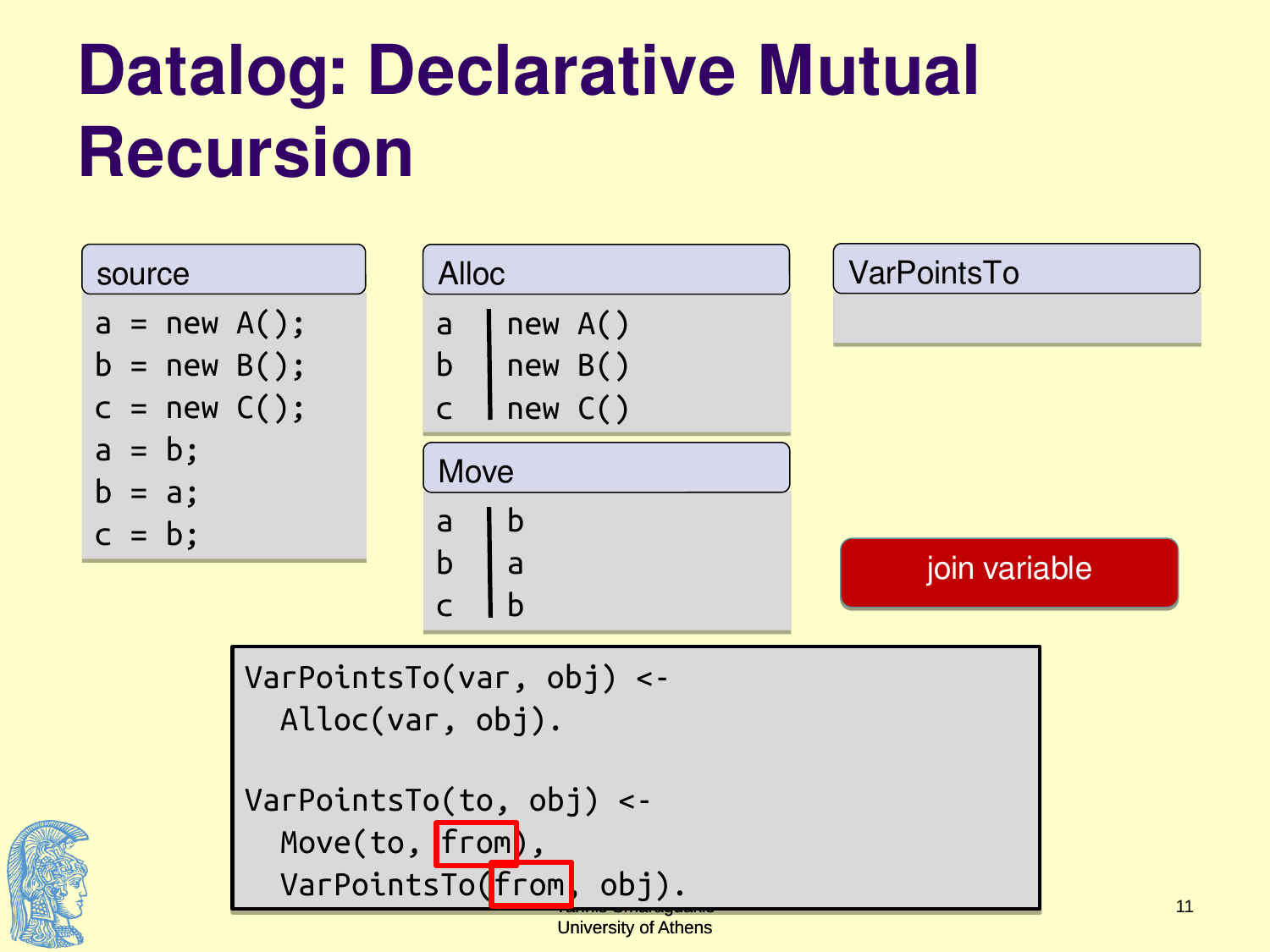| source                                                                                  | <b>Alloc</b>                                                                                                                                              | VarPointsTo |
|-----------------------------------------------------------------------------------------|-----------------------------------------------------------------------------------------------------------------------------------------------------------|-------------|
| $a = new A();$<br>$b = new B();$<br>$c = new C();$<br>$a = b;$<br>$b = a;$<br>$c = b$ ; | new A()<br>$\mathsf{a}$<br>$b$   new $B()$<br>$c$   new $C()$<br>Move<br>b<br>a<br>$\mathsf{b}$<br>l a<br>$\mathbf b$<br>$\mathsf{C}$                     | recursion   |
|                                                                                         | $VarPointsTo(var, obj)$ <-<br>$\text{Alloc}(var, obj).$<br>VarPointsTo <mark>(to, obj) &lt;-</mark><br>Move(to, from),<br>VarPointsTo <i>(from, obj).</i> | 12          |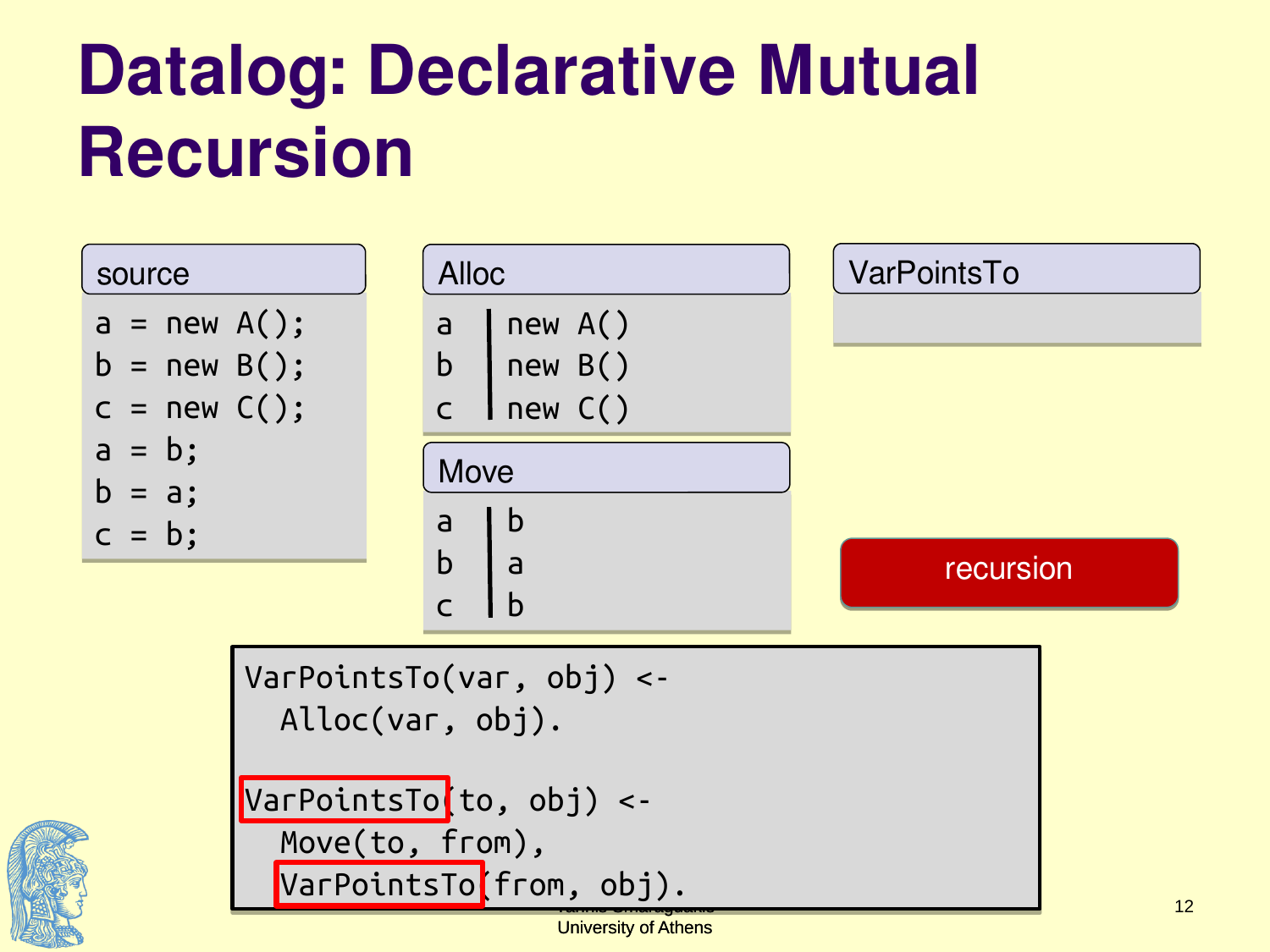| source                                             | <b>Alloc</b>                                                                                                                       | VarPointsTo                                     |
|----------------------------------------------------|------------------------------------------------------------------------------------------------------------------------------------|-------------------------------------------------|
| $a = new A();$<br>$b = new B();$<br>$c = new C();$ | new A()<br>$\mathsf{a}$<br>$b$   new $B()$<br>$C$   new $C()$                                                                      | new A()<br>a<br>b<br>new B()<br>$C$   new $C()$ |
| $a = b;$<br>$b = a;$<br>$c = b;$                   | Move<br>$\mathsf b$<br>a<br>$\mathbf b$<br>l a<br>$\mathbf b$<br>$\mathsf{C}$                                                      | 1 <sup>st</sup> rule result                     |
|                                                    | $VarPointsTo(var, obj)$ <-<br>$\text{Alloc}(var, obj).$<br>$VarPointsTo(to, obj)$ <-<br>Move(to, from),<br>VarPointsTo(from, obj). | 13                                              |

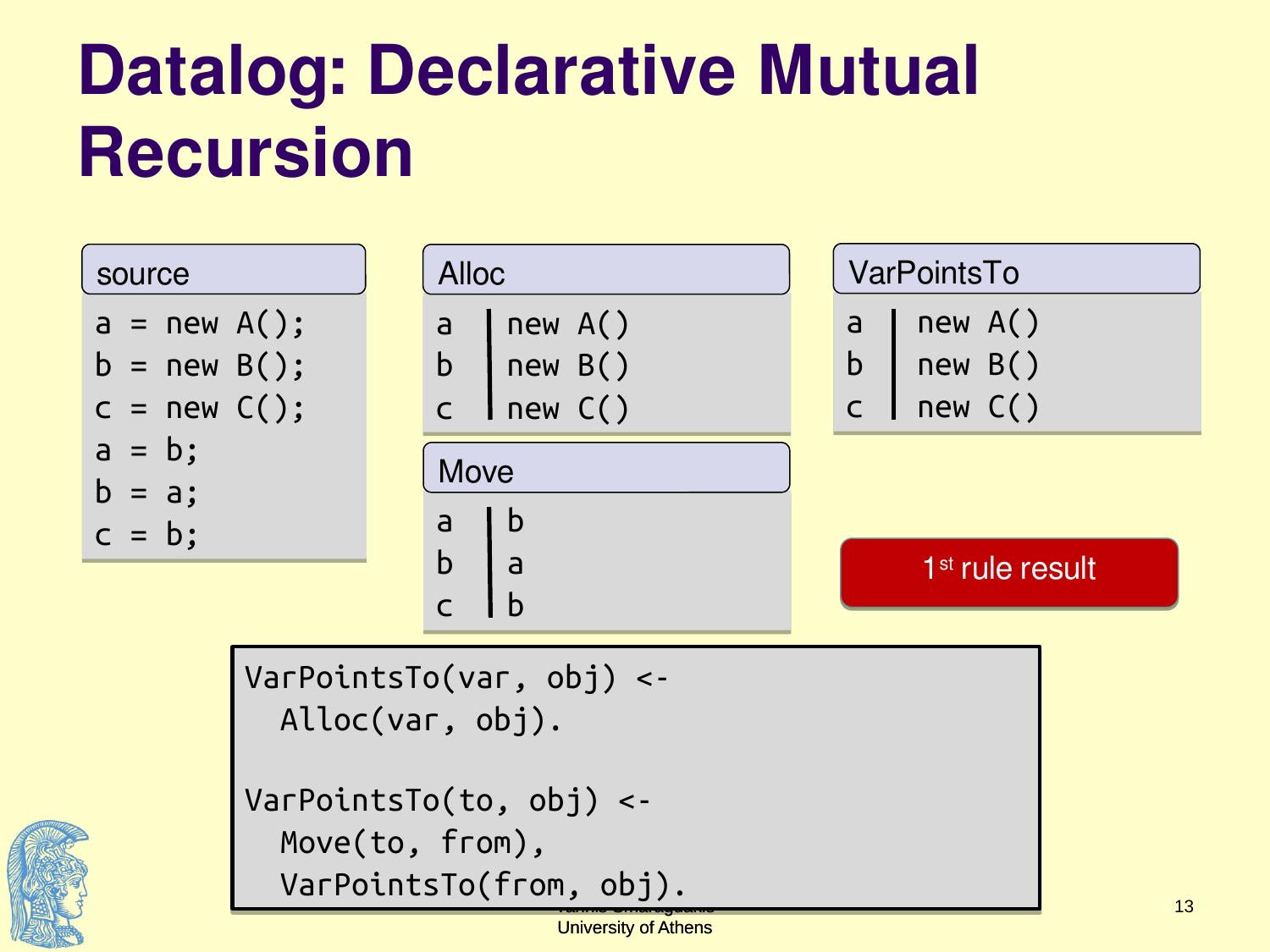

University of Athens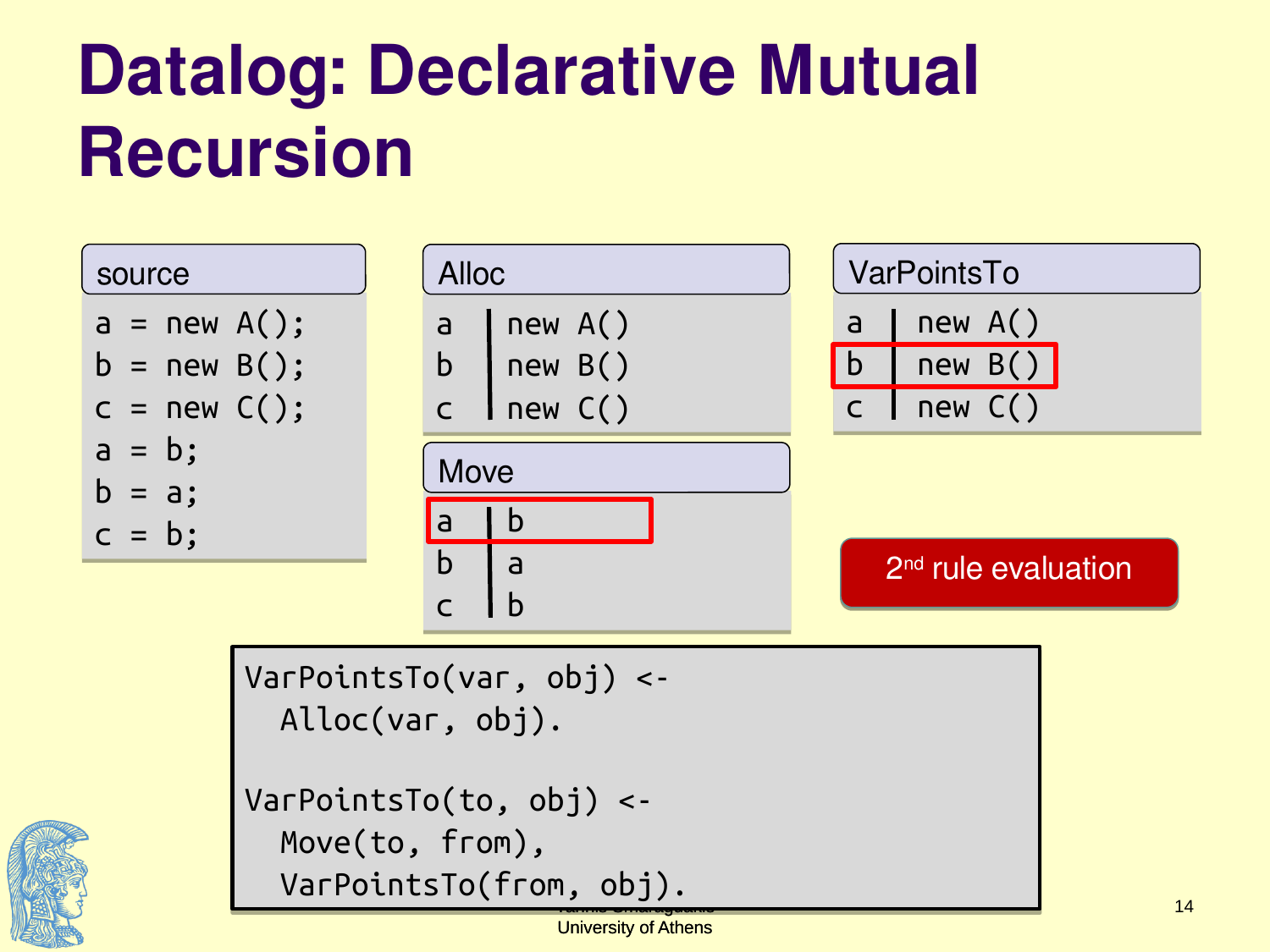

University of Athens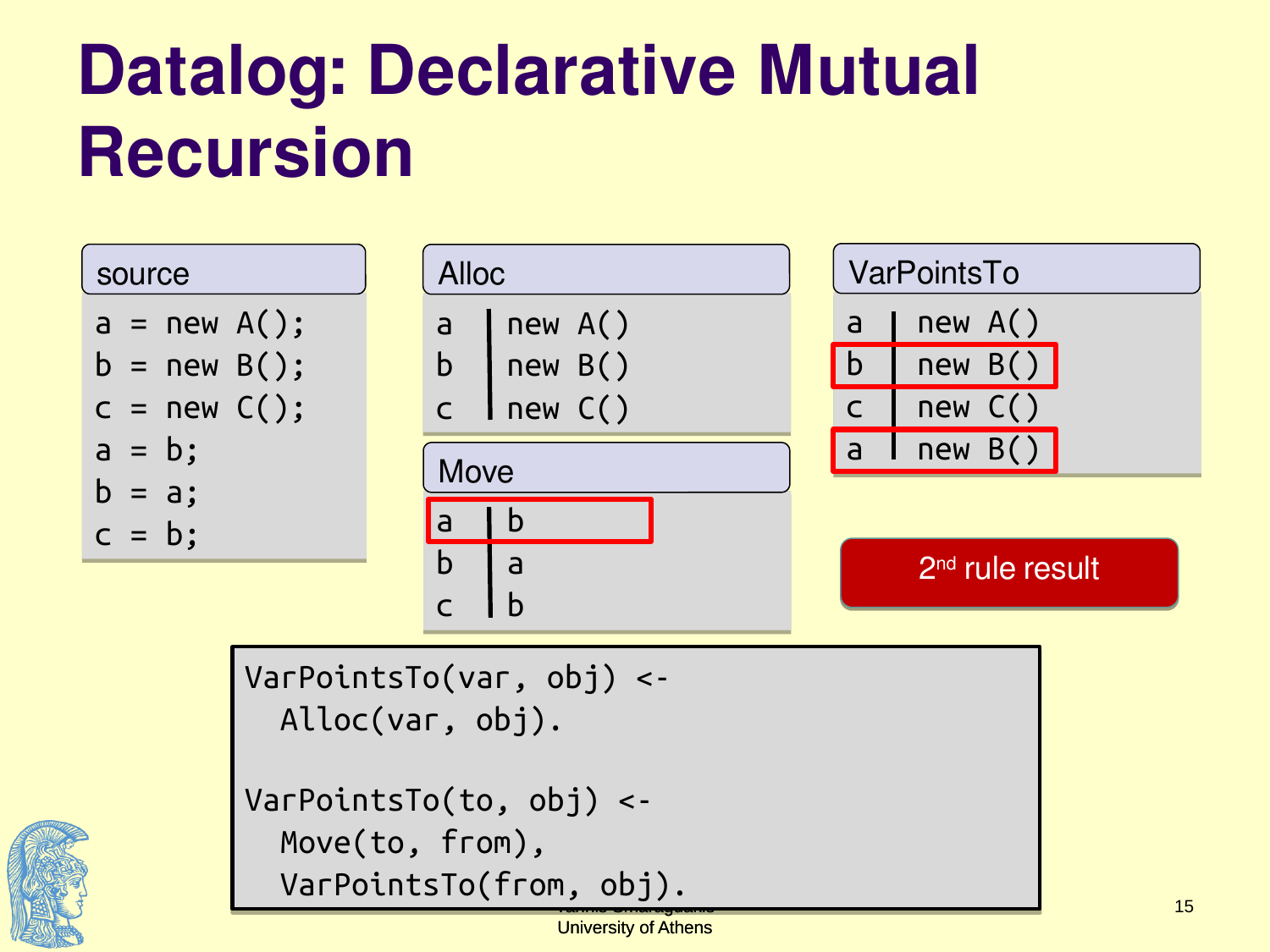| source                                             | <b>Alloc</b>                                                        | VarPointsTo                                                                                                 |
|----------------------------------------------------|---------------------------------------------------------------------|-------------------------------------------------------------------------------------------------------------|
| $a = new A();$<br>$b = new B();$<br>$c = new C();$ | new A()<br>a<br>$\mathsf b$<br>new B()<br>Inew C()<br>$\mathsf{C}$  | new A()<br>a<br>$\mathbf b$<br>new B()<br>new C()<br>$\mathsf{C}$                                           |
| $a = b;$<br>$b = a;$<br>$c = b$ ;                  | Move<br>l b<br>a<br>$\mathsf b$<br>$\overline{a}$<br>$\overline{C}$ | new B()<br>a<br>$\mathbf b$<br>new A()<br>new B()<br>$\overline{C}$<br>new A()<br>$\mathsf{C}$ $\mathsf{I}$ |



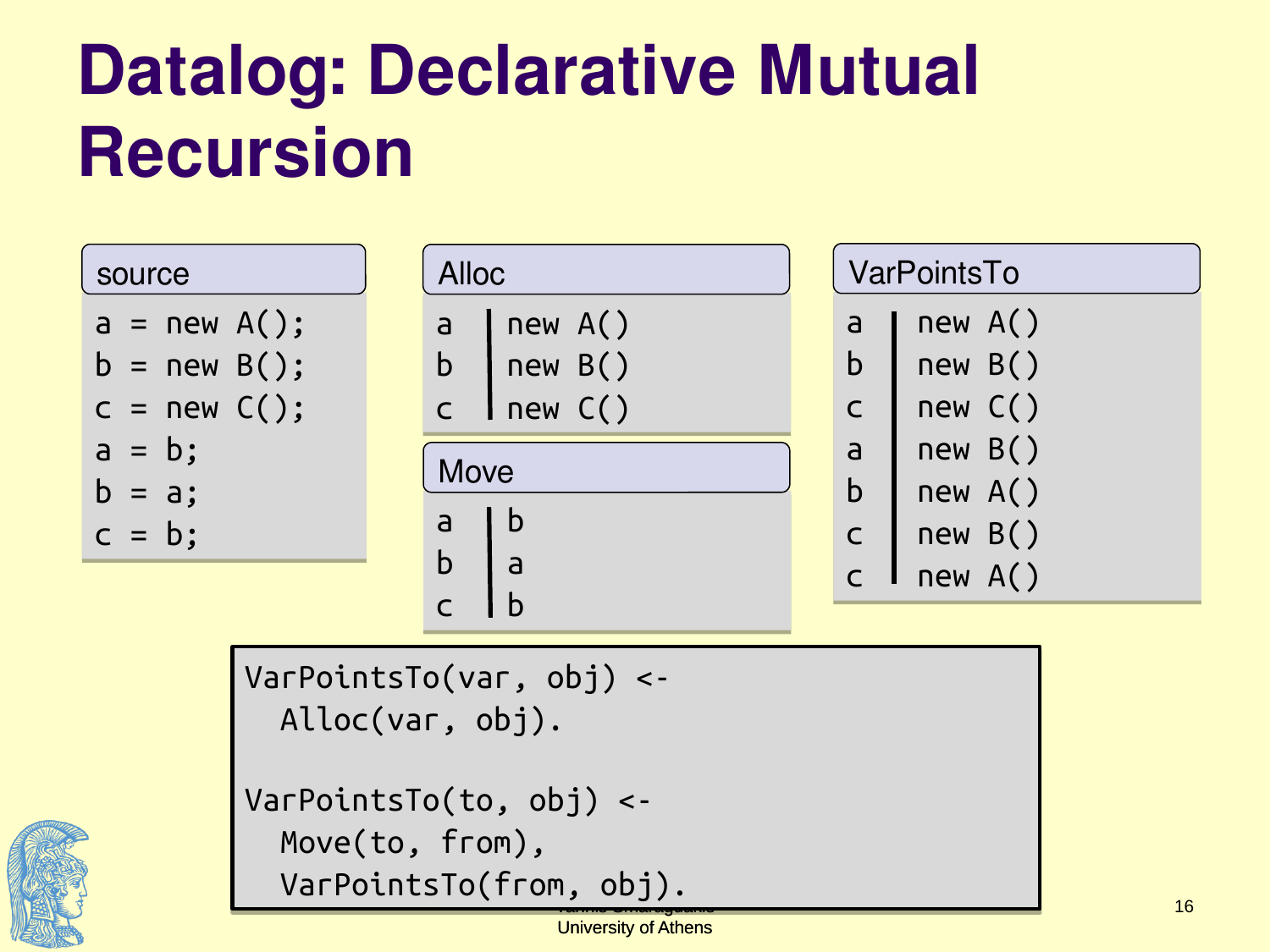## **Expressiveness and Insights**

- Greatest benefit of the declarative approach: better algorithms
	- the same algorithms can be described nondeclaratively
		- the algorithms are interesting regardless of how they are implemented
	- but the declarative formulation was helpful in finding them
		- and in conjecturing that they work well

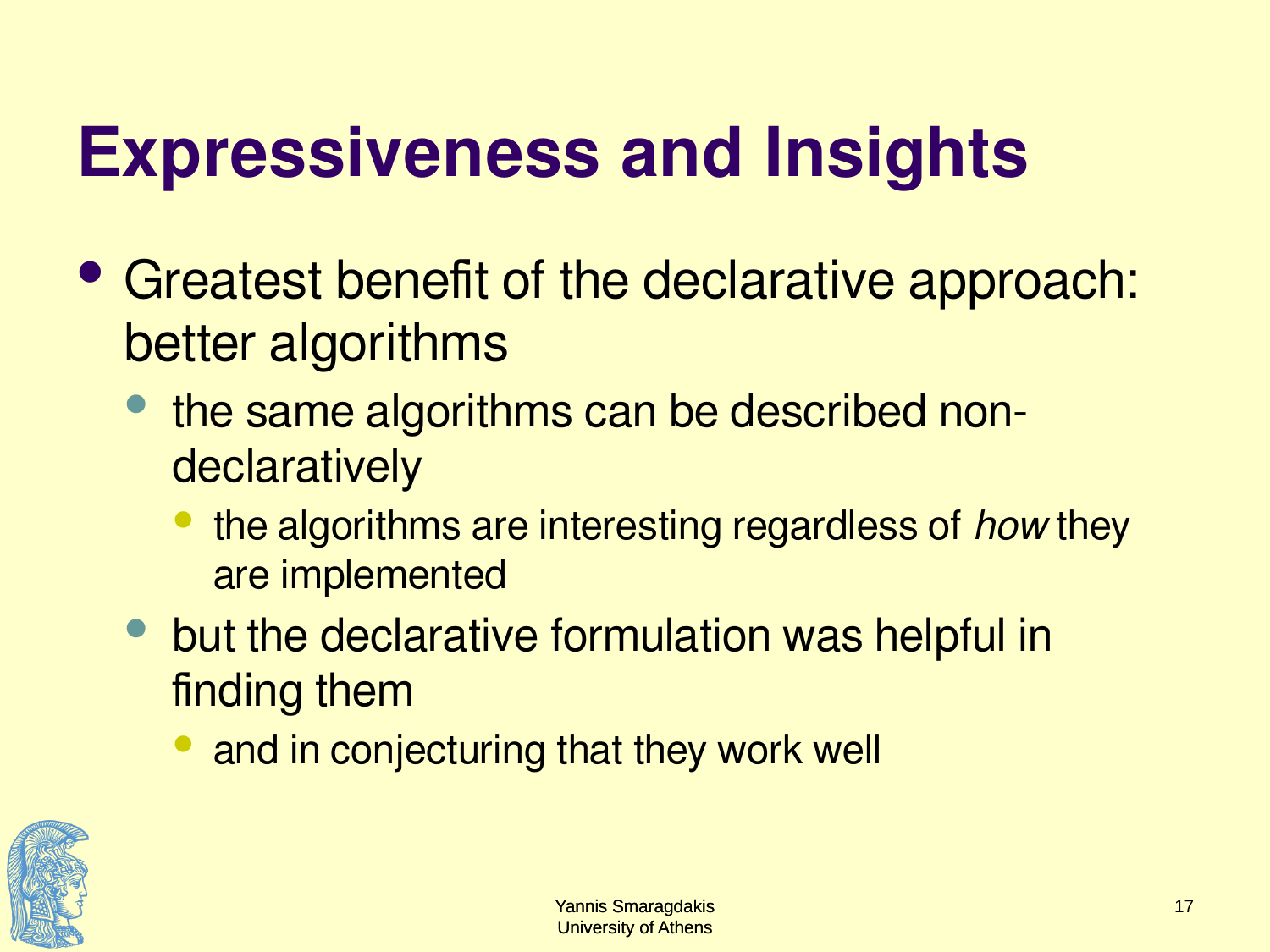## **Recall: Context-Sensitivity (call-site sensitivity)**

• What objects can a variable point to?

```
void foo() {
void foo() {
 Object a = new A1();
 Object a = new A1();
 Object b = id(a);
 Object b = id(a);
}
}
void bar() {
void bar() {
program
```

```
 Object a = new A2();
 Object a = new A2();
 Object b = id(a);
 Object b = id(a);
}
}
```

```
Object id(Object a) {
Object id(Object a) {
 return a;
 return a;
```
} }

| points-to |                         |  |
|-----------|-------------------------|--|
| foo: a    | new A1()                |  |
| bar:a     | $new$ A2()              |  |
| id:a      | new $AI()$ , new $A2()$ |  |
| foo:b     | new $AI()$ , new $A2()$ |  |
| bar:b     | new $AI()$ , new $A2()$ |  |

| call-site-sensitive points-to |            |  |  |
|-------------------------------|------------|--|--|
| foo: a                        | new A1()   |  |  |
| bar:a                         | $new$ A2() |  |  |
| $id:a$ (foo)                  | $new$ A1() |  |  |
| id:a (bar)                    | $new$ A2() |  |  |
| foo:b                         | $new$ A1() |  |  |
| bar:b                         | $new$ A2() |  |  |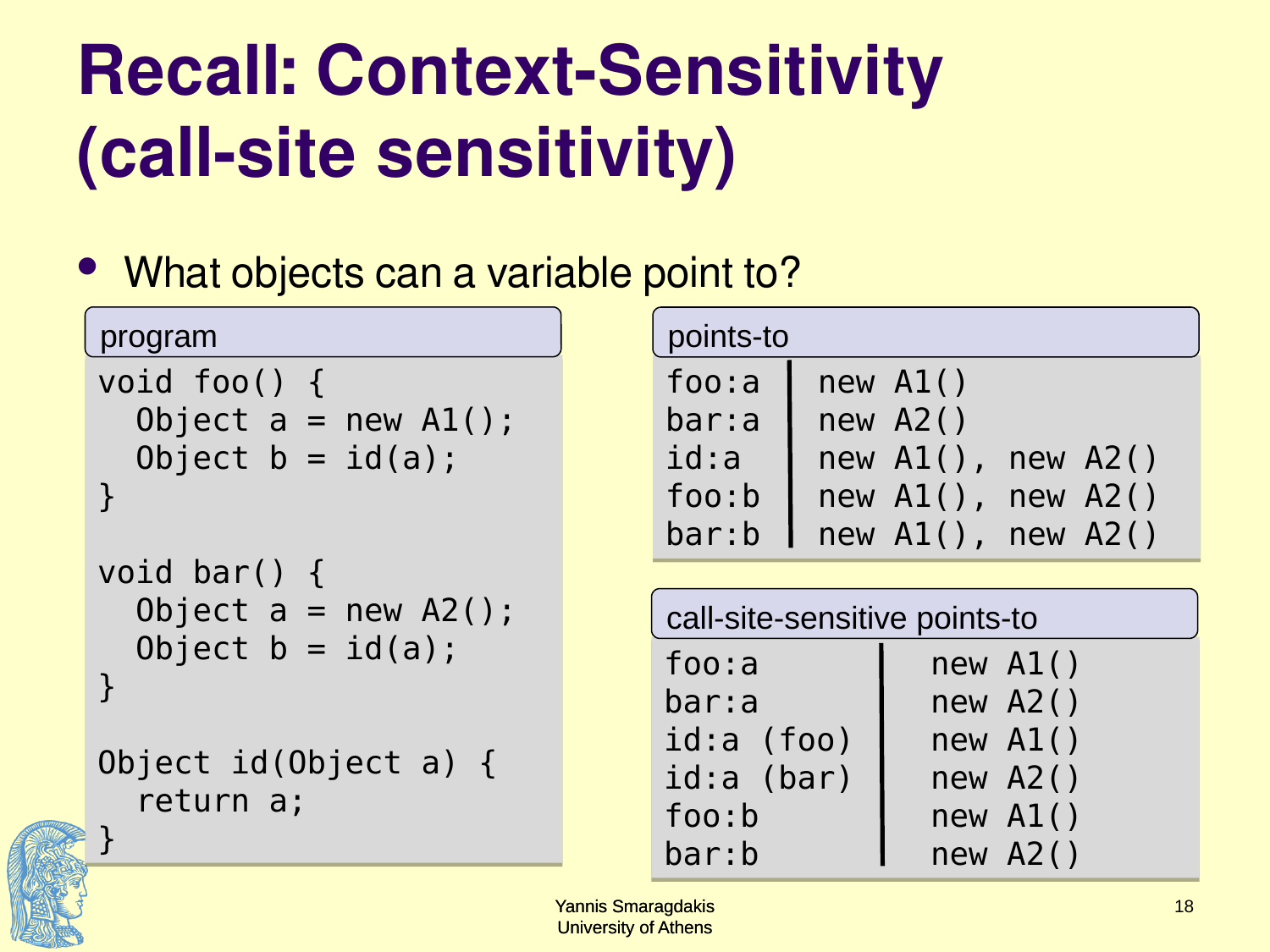### **Object-Sensitivity (vs. call-site sensitivity)**

#### program

```
class S {
class S {
 Object id(Object a) { return a; }
 Object id(Object a) { return a; }
 Object id2(Object a) { return id(a); }
 Object id2(Object a) { return id(a); }
}
}
class C extends S {
class C extends S {
 void fun1() {
 void fun1() {
Object al = new AI();
\text{Object } \text{b1} = \text{id2(a1)};
 }
 }
}
}
class D extends S {
class D extends S {
 void fun2() {
 void fun2() {
Object a2 = new A2();
\text{Object } b2 = id2(a2); }
 }
}
}
```

| 1-call-site-sensitive points-to |                                          |  |  |  |
|---------------------------------|------------------------------------------|--|--|--|
| fun1:a1                         | new A1()                                 |  |  |  |
| fun2:a2                         | new A2()                                 |  |  |  |
| $id2:a$ (funl)                  | new A1()                                 |  |  |  |
| $id2:a$ (fun2)                  | new A2()                                 |  |  |  |
| $id:a$ ( $id2$ )                | new $AI()$ , new $A2()$                  |  |  |  |
| $id2:ret (*)$                   |                                          |  |  |  |
| fun1:b1                         | new A1(), new A2()<br>new A1(), new A2() |  |  |  |
| fun2:b2                         | new A1(), new A2()                       |  |  |  |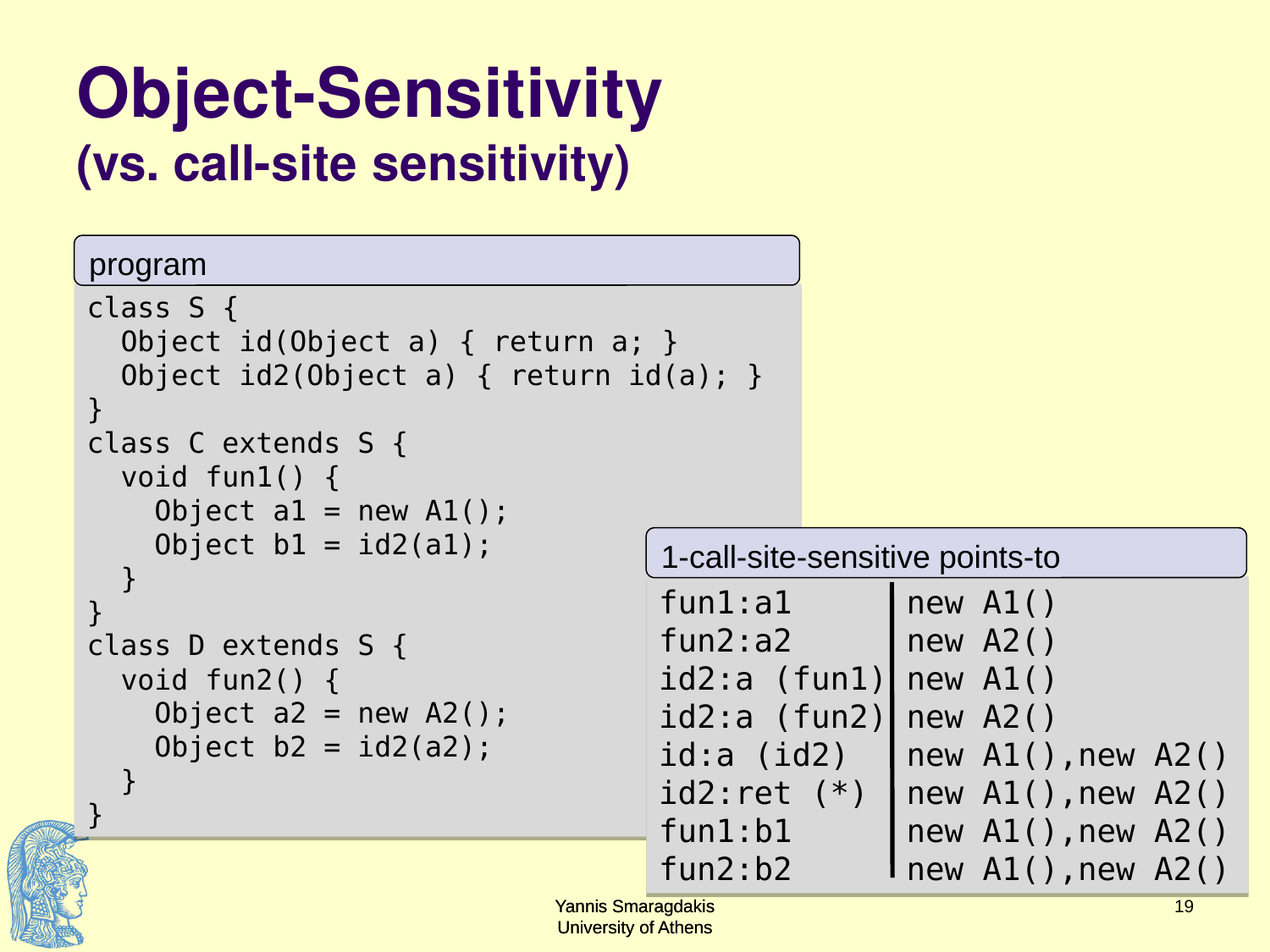# **Object-Sensitivity**

#### program

```
class S {
class S {
 Object id(Object a) { return a; }
 Object id(Object a) { return a; }
 Object id2(Object a) { return id(a); }
 Object id2(Object a) { return id(a); }
}
}
class C extends S {
class C extends S {
 void fun1() {
 void fun1() {
Object al = new AI();
\text{Object } \text{b1} = \text{id2(a1)};
 }
}
}
class D extends S {
class D extends S {
 void fun2() {
 void fun2() {
Object a2 = new A2();
\text{Object } b2 = id2(a2); }
 }
}
}
 }
```

| 1-object-sensitive points-to |            |  |  |
|------------------------------|------------|--|--|
| fun1:a1                      | new A1()   |  |  |
| fun2:a2                      | new A2()   |  |  |
| $id2:a$ $(C1)$               | new A1()   |  |  |
| id2:a(D1)                    | $new$ A2() |  |  |
| $id:a$ $(C1)$                | new A1()   |  |  |
| id:a (D1)                    | $new$ A2() |  |  |
| id2:ret(C1)                  | new A1()   |  |  |
| fun1:b1                      | new A1()   |  |  |
| fun2:b2                      | $new$ A2() |  |  |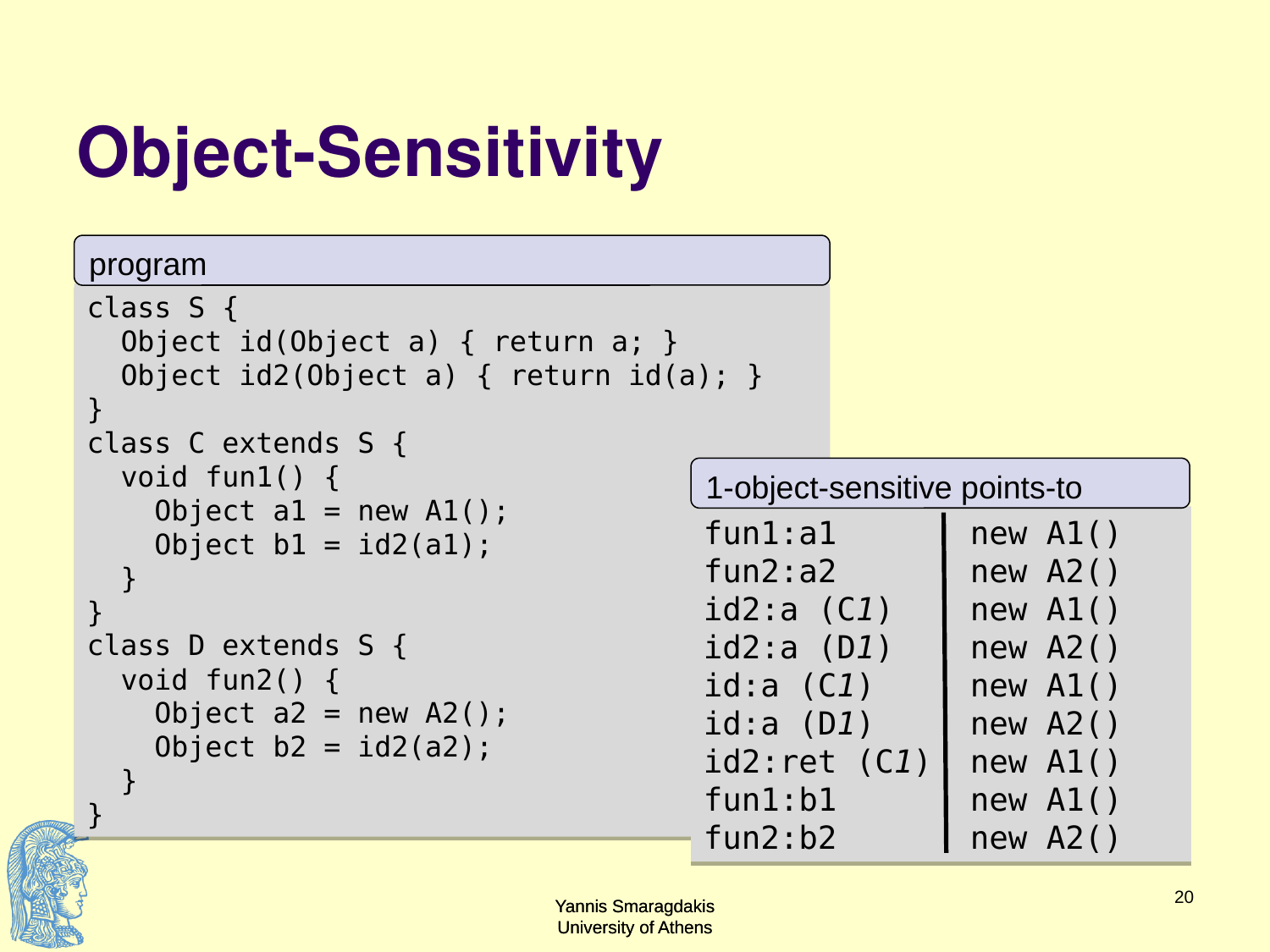## **A General Formulation of Context-Sensitive Analyses**

- Every context-sensitive flow-insensitive analysis there is (ECSFIATI)
	- ok, almost every
		- most not handled are strictly less sophisticated
	- and also many more than people ever thought
- Also with on-the-fly call-graph construction
- In 9 easy rules!

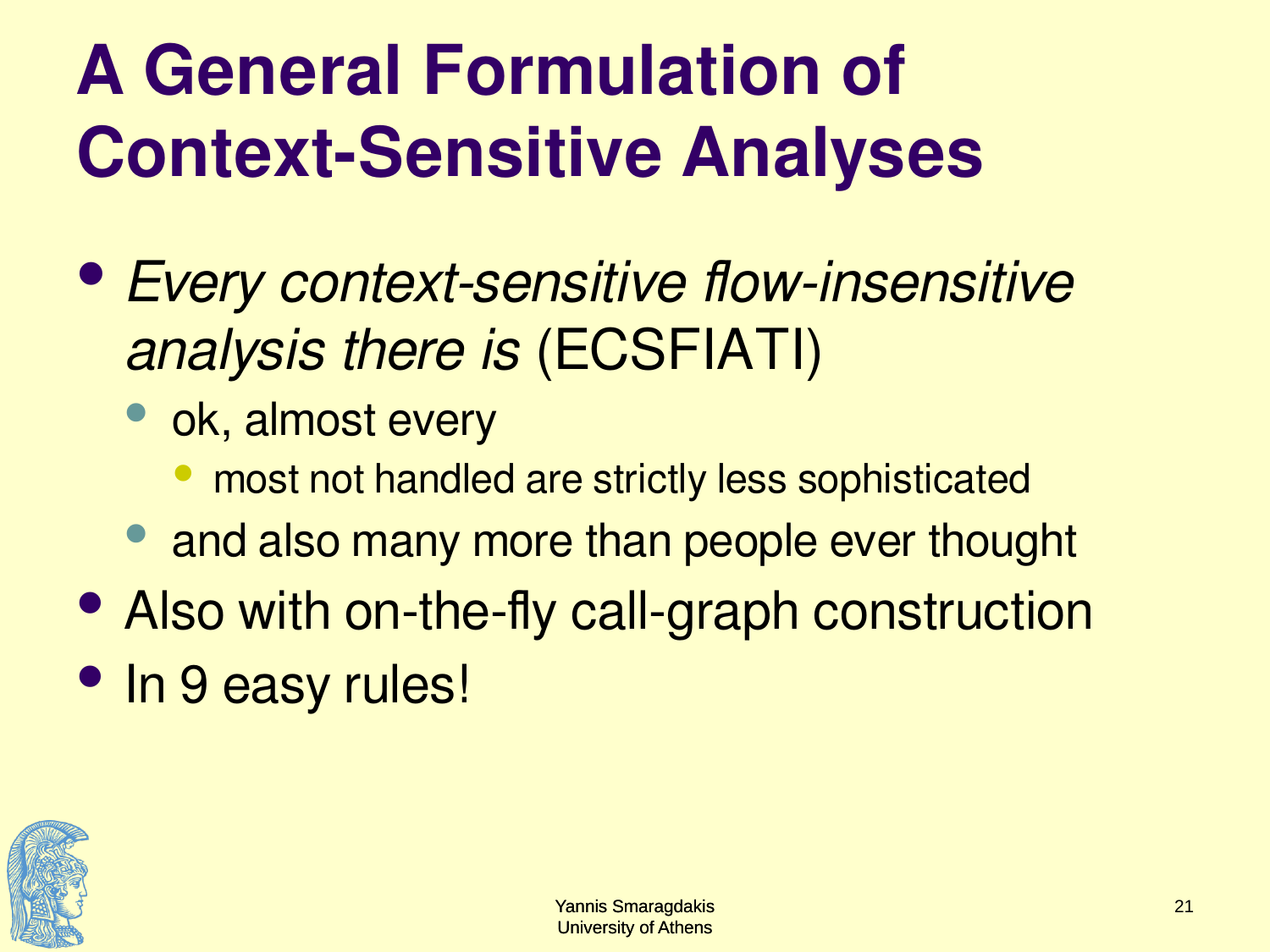## **Simple Intermediate Language**

- We consider Java-bytecode-like language
	- allocation instructions (Alloc)
	- local assignments (Move)
	- virtual and static calls (VCall, SCall)
	- field access, assignments (Load, Store)
	- standard type system and symbol table info (Type, Subtype, FormalArg, ActualArg, etc.)

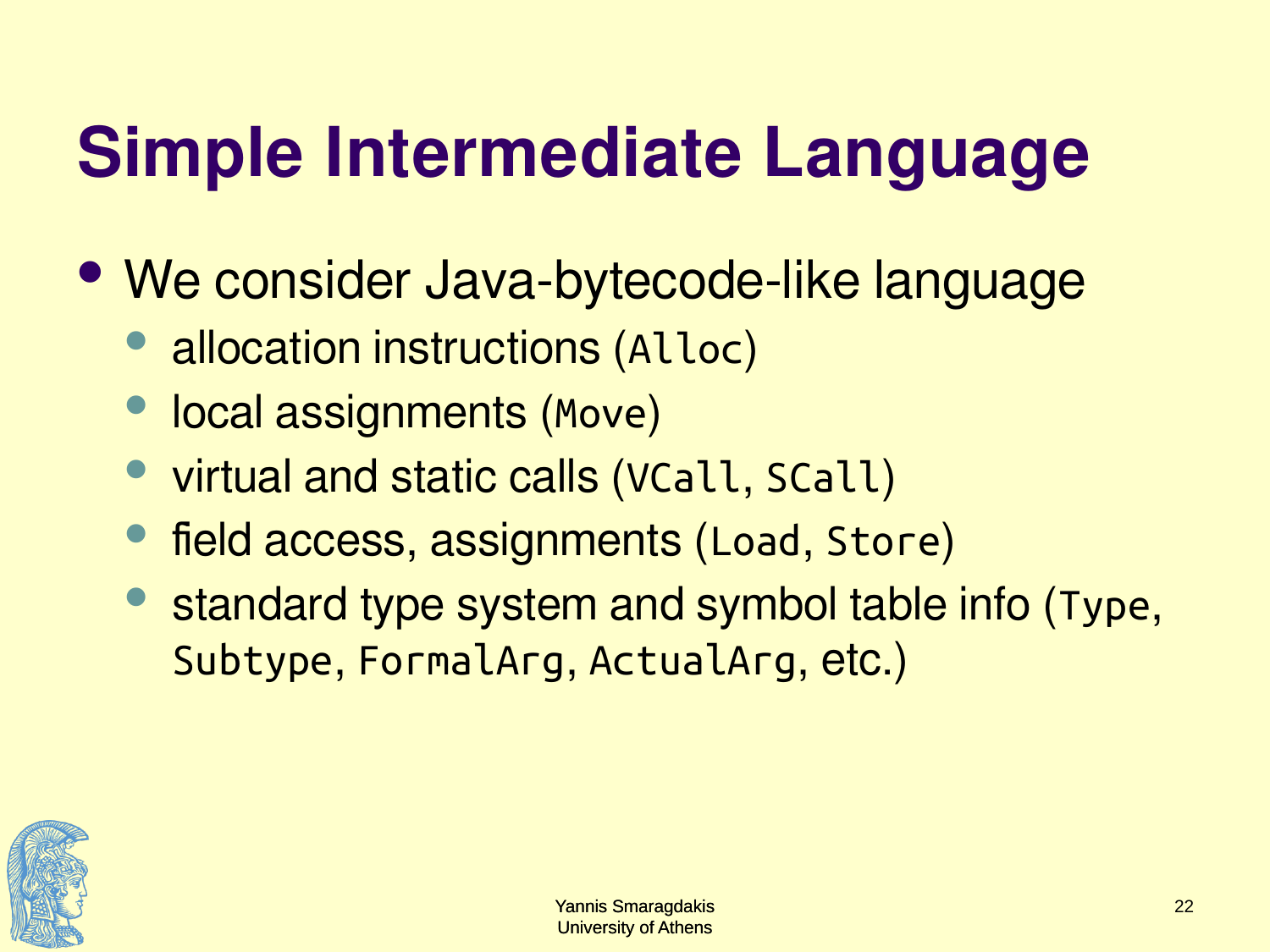### **Rule 1: Allocating Objects (Alloc)**

*Record*(obj, ctx) = hctx, *Record*(obj, ctx) = hctx, VarPointsTo(var, ctx, obj, hctx) VarPointsTo(var, ctx, obj, hctx)  $\lt$  - Alloc(var, obj, meth), Alloc(var, obj, meth), Reachable(meth, ctx). Reachable(meth, ctx).

*obj*: var = new Something();

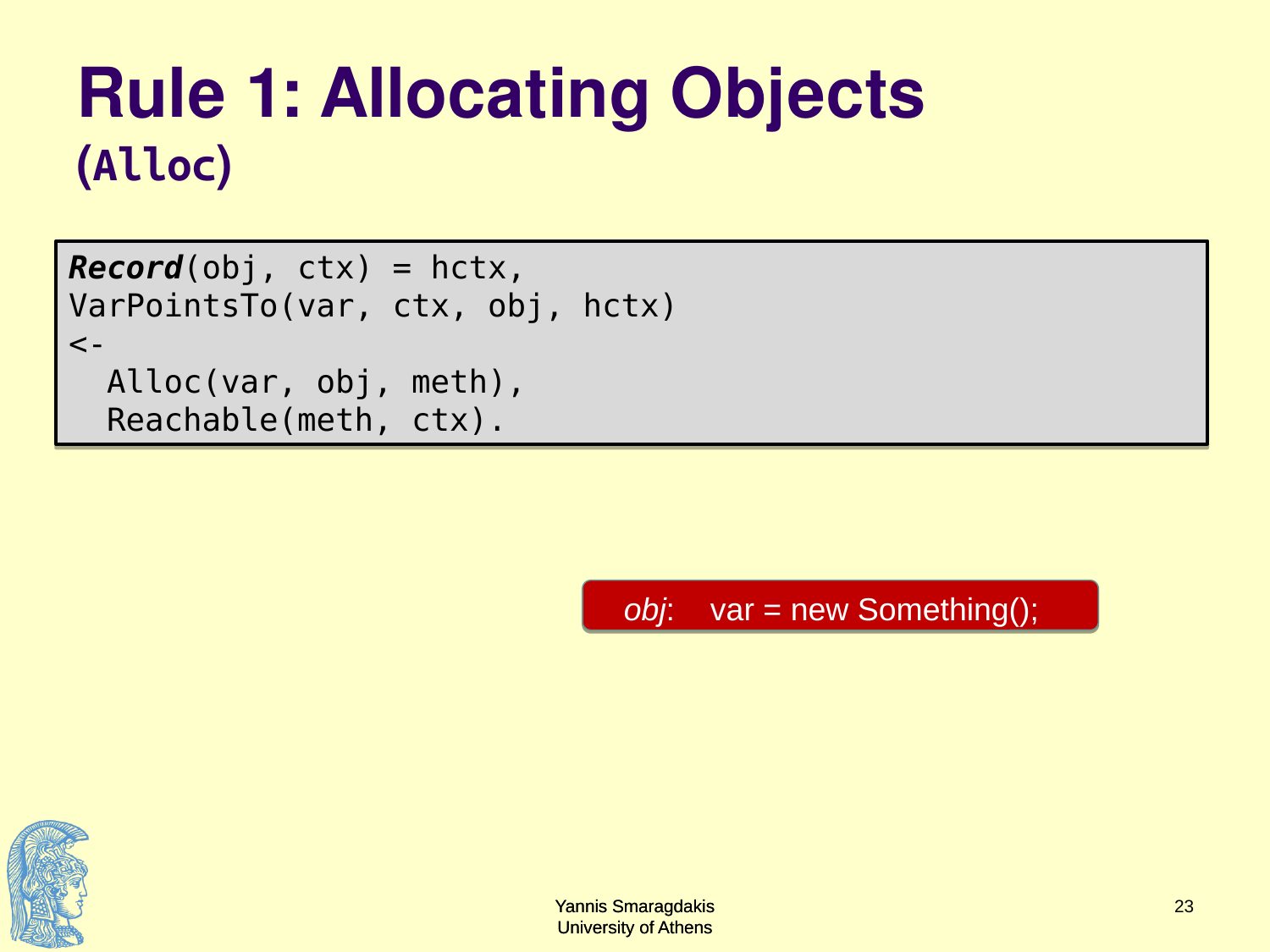### **Rule 2: Variable Assignment (Move)**

VarPointsTo(to, ctx, obj, hctx) VarPointsTo(to, ctx, obj, hctx)  $\lt$  - Move(to, from), Move(to, from), VarPointsTo(from, ctx, obj, hctx). VarPointsTo(from, ctx, obj, hctx).

 $to = from$ 

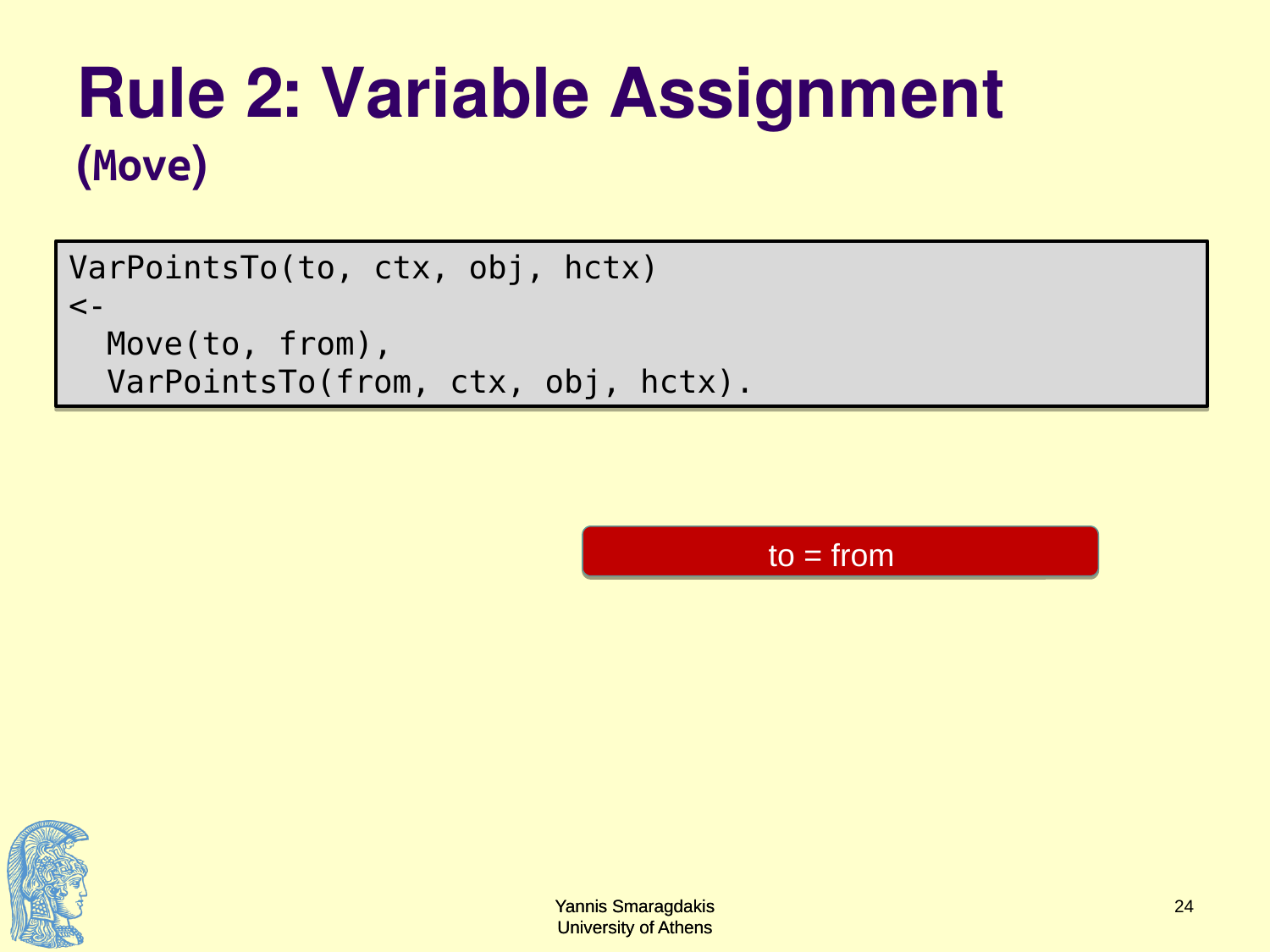## **Rule 3: Object Field Write (Store)**

FldPointsTo(baseObj, baseHCtx, fld, obj, hctx) FldPointsTo(baseObj, baseHCtx, fld, obj, hctx)  $\lt$  - Store(base, fld, from), Store(base, fld, from), VarPointsTo(from, ctx, obj, hctx), VarPointsTo(from, ctx, obj, hctx), VarPointsTo(base, ctx, baseObj, baseHCtx). VarPointsTo(base, ctx, baseObj, baseHCtx).



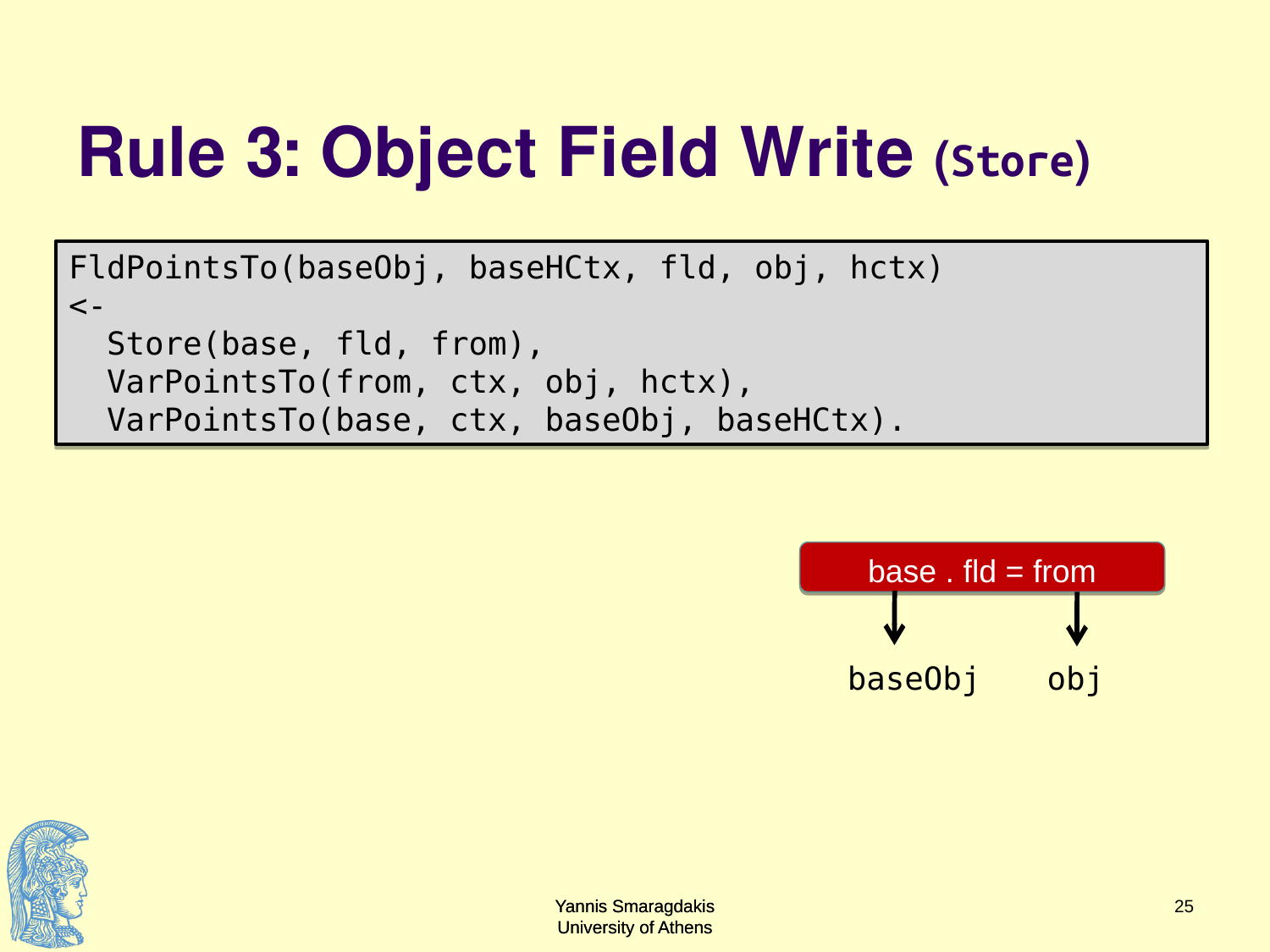## **Rule 4: Object Field Read (Load)**

```
VarPointsTo(to, ctx, obj, hctx)
VarPointsTo(to, ctx, obj, hctx)
\lt -
 Load(to, base, fld),
 Load(to, base, fld),
 FldPointsTo(baseObj, baseHCtx, fld, obj, hctx), 
 FldPointsTo(baseObj, baseHCtx, fld, obj, hctx), 
 VarPointsTo(base, ctx, baseObj, baseHCtx).
 VarPointsTo(base, ctx, baseObj, baseHCtx).
```


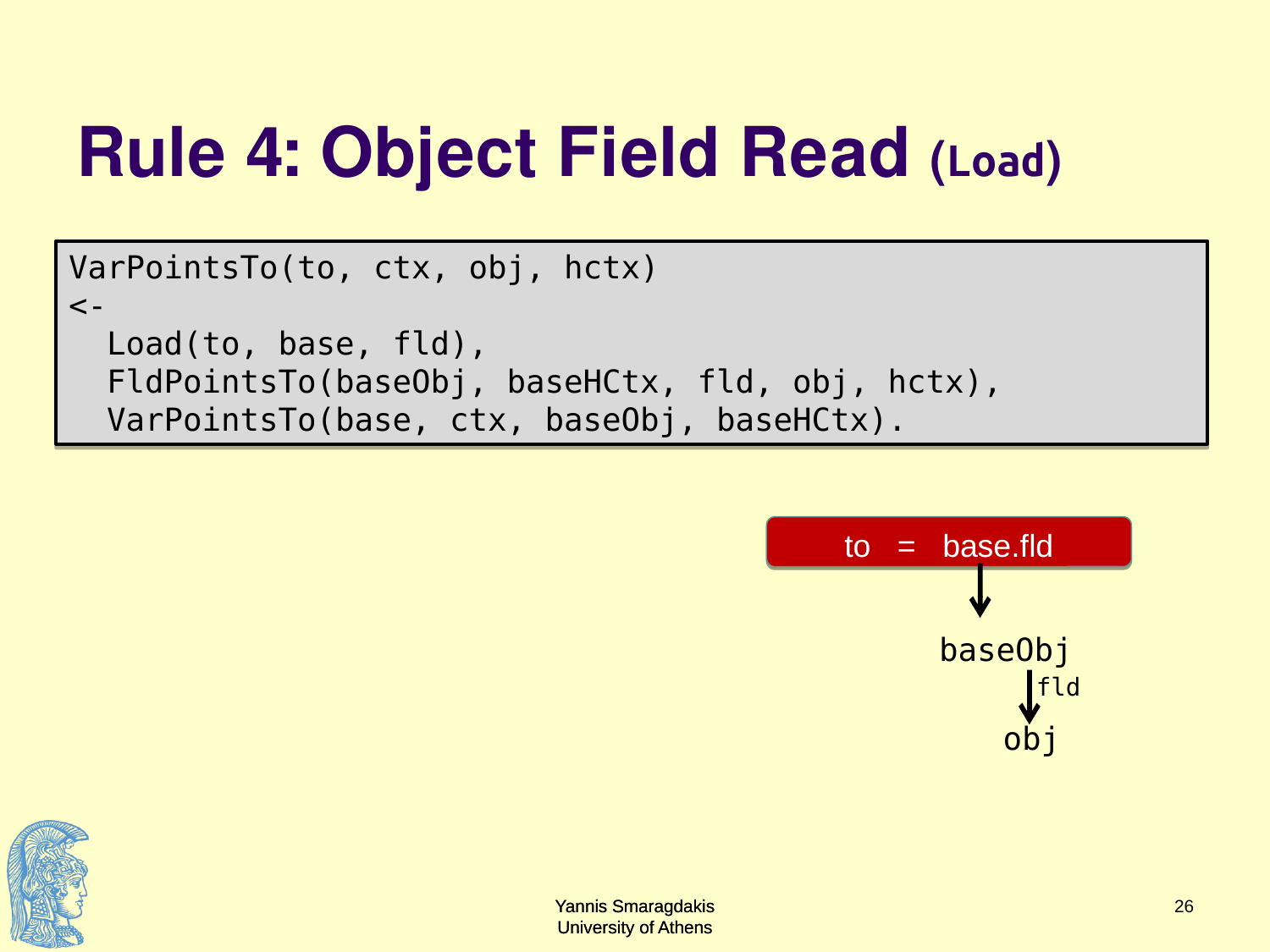## **Rule 5: Static Method Calls (SCall)**

```
MergeStatic(invo, callerCtx) = calleeCtx,
MergeStatic(invo, callerCtx) = calleeCtx,
Reachable(toMeth, calleeCtx),
Reachable(toMeth, calleeCtx),
CallGraph(invo, callerCtx, toMeth, calleeCtx)
CallGraph(invo, callerCtx, toMeth, calleeCtx)
\lt -
 SCall(toMeth, invo, inMeth),
 SCall(toMeth, invo, inMeth),
 Reachable(inMeth, callerCtx).
 Reachable(inMeth, callerCtx).
```
*invo*: toMeth(..)

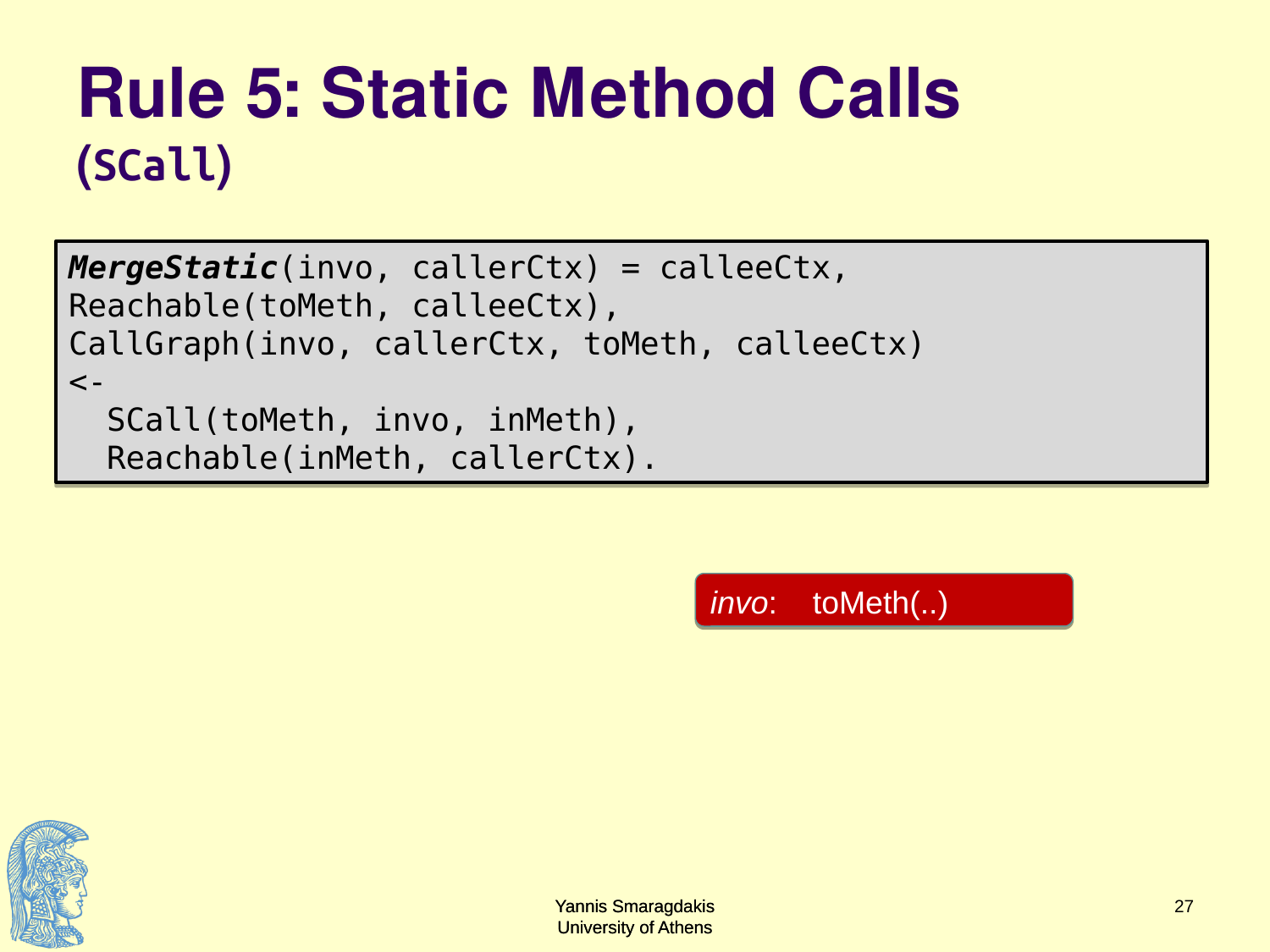### **Rule 6: Virtual Method Calls (VCall)**

```
Merge(obj, hctx, invo, callerCtx) = calleeCtx,
Merge(obj, hctx, invo, callerCtx) = calleeCtx,
Reachable(toMeth, calleeCtx),
Reachable(toMeth, calleeCtx),
VarPointsTo(this, calleeCtx, obj, hctx),
VarPointsTo(this, calleeCtx, obj, hctx),
CallGraph(invo, callerCtx, toMeth, calleeCtx)
CallGraph(invo, callerCtx, toMeth, calleeCtx)
\lt -
 VCall(base, sig, invo, inMeth),
 VCall(base, sig, invo, inMeth),
 Reachable(inMeth, callerCtx),
 Reachable(inMeth, callerCtx),
 VarPointsTo(base, callerCtx, obj, hctx),
 VarPointsTo(base, callerCtx, obj, hctx),
 LookUp(obj, sig, toMeth),
 LookUp(obj, sig, toMeth),
 ThisVar(toMeth, this).
 ThisVar(toMeth, this).
```


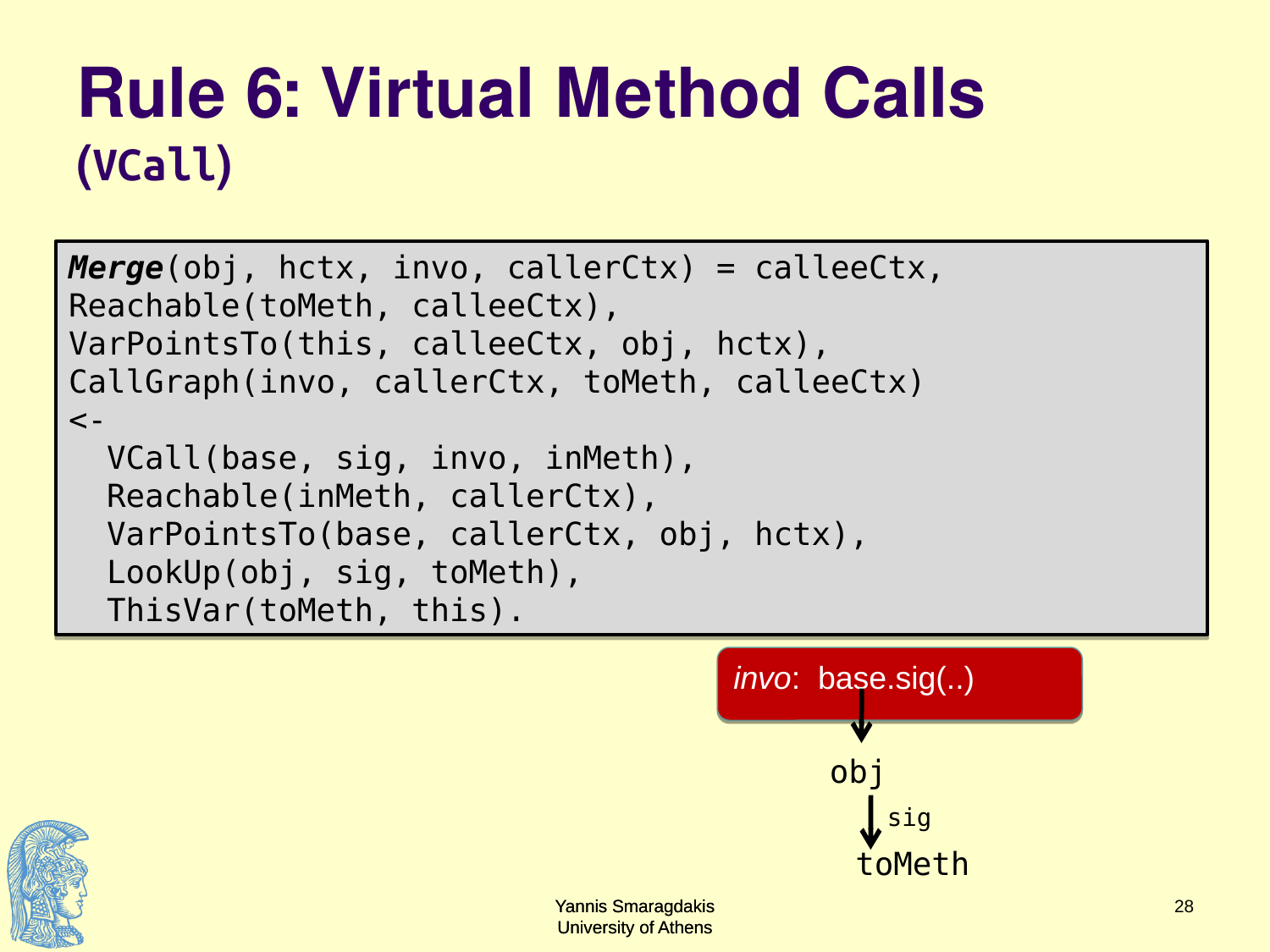## **Rule 7: Parameter Passing**

InterProcAssign(to, calleeCtx, from, callerCtx) InterProcAssign(to, calleeCtx, from, callerCtx)  $\lt$  - CallGraph(invo, callerCtx, meth, calleeCtx), CallGraph(invo, callerCtx, meth, calleeCtx), ActualArg(invo, i, from), ActualArg(invo, i, from), FormalArg(meth, i,to). FormalArg(meth, i,to).

*invo*: meth(.., from, ..) --> meth(.., to, ..)

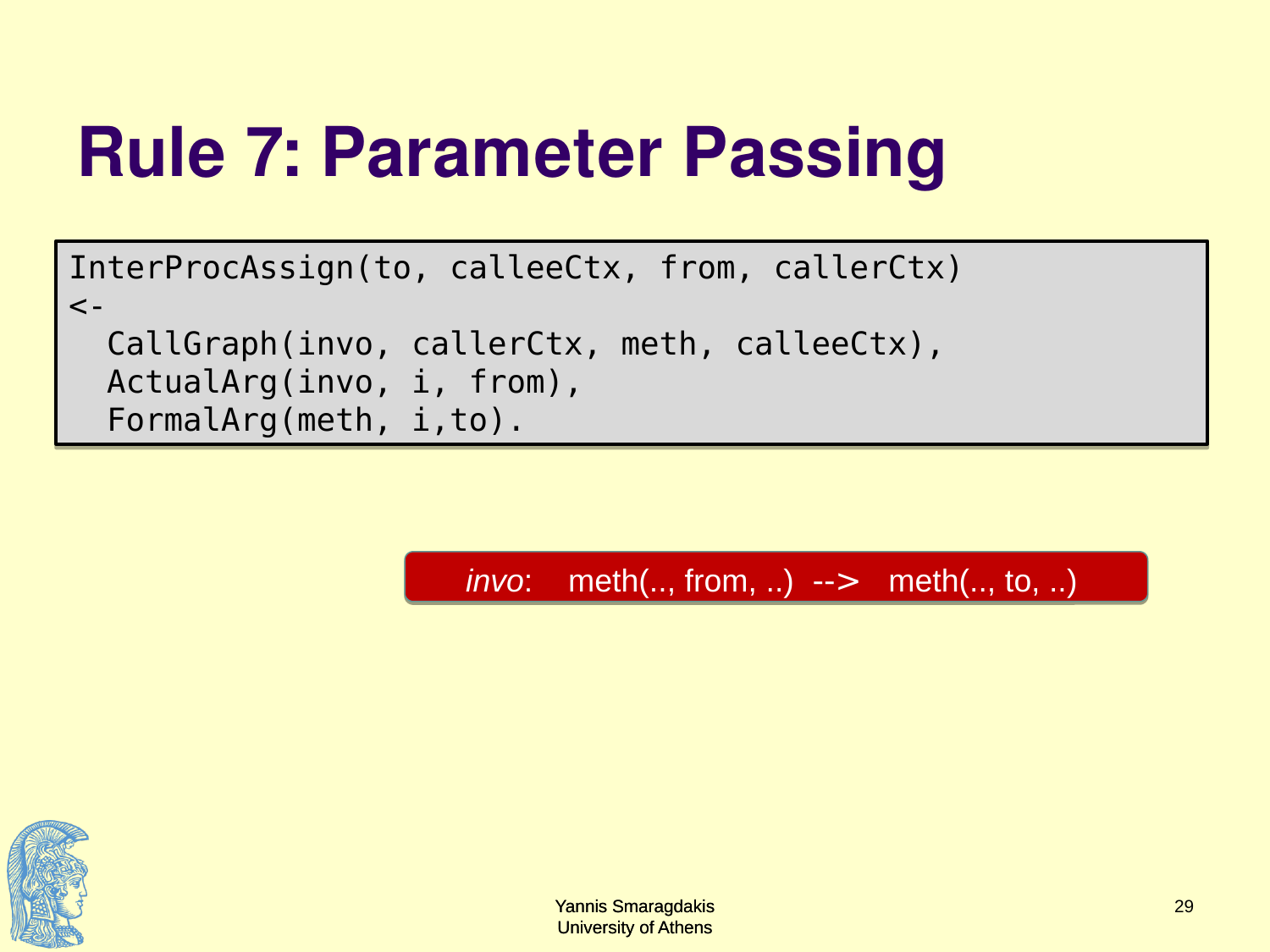## **Rule 8: Return Value Passing**

InterProcAssign(to, callerCtx, from, calleeCtx) InterProcAssign(to, callerCtx, from, calleeCtx)  $\lt$  - CallGraph(invo, callerCtx, meth, calleeCtx), CallGraph(invo, callerCtx, meth, calleeCtx), ActualReturn(invo, to), ActualReturn(invo, to), FormalReturn(meth, from). FormalReturn(meth, from).

 $$ 

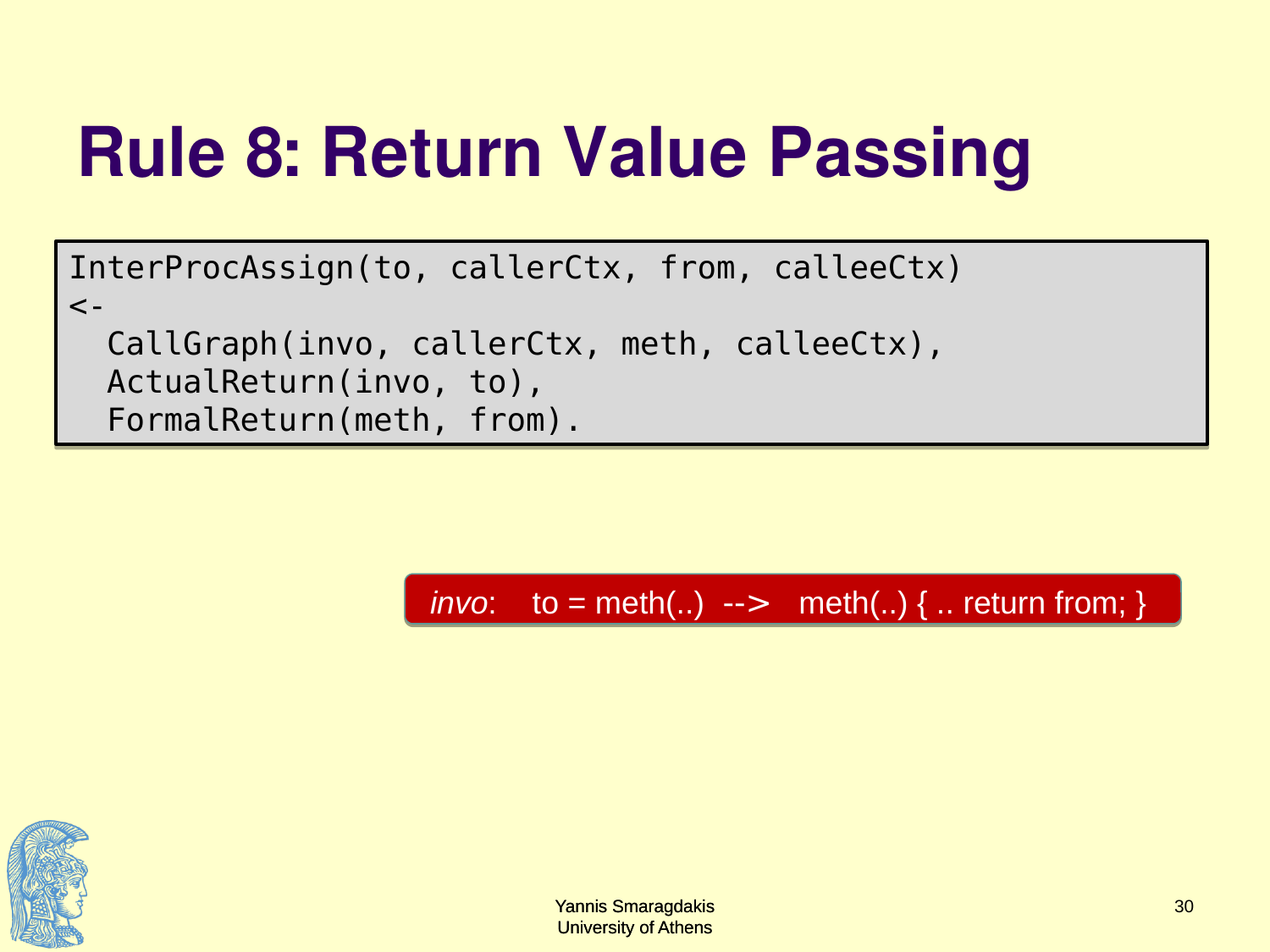## **Rule 9: Parameter/Result Passing as Assignment**

VarPointsTo(to, toCtx, obj, hctx) VarPointsTo(to, toCtx, obj, hctx)  $\lt$  -

 InterProcAssign(to, toCtx, from, fromCtx), InterProcAssign(to, toCtx, from, fromCtx), VarPointsTo(from, fromCtx, obj, hctx). VarPointsTo(from, fromCtx, obj, hctx).

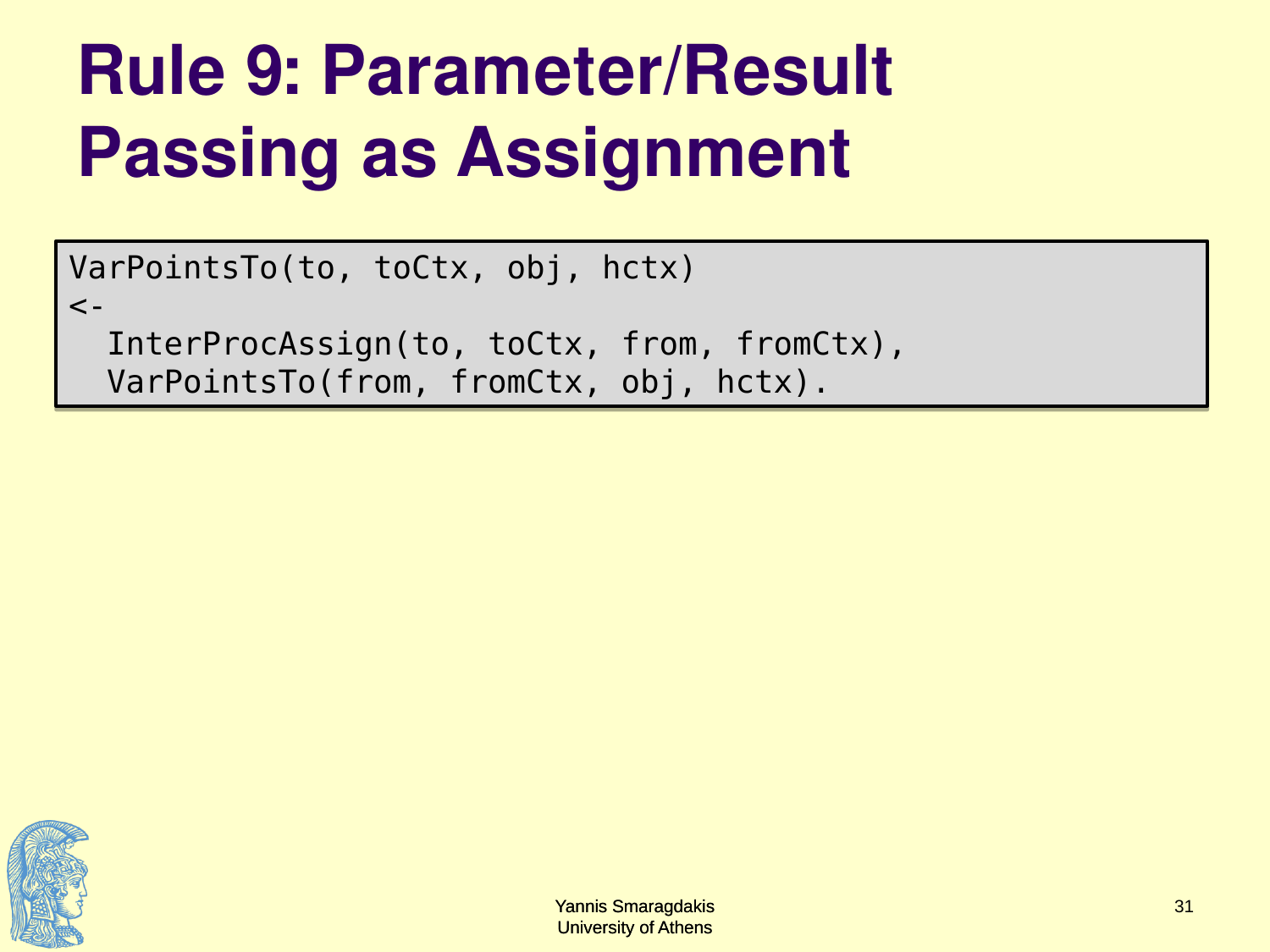## **Can Now Express Past Analyses Nicely**

- 1-call-site-sensitive with context-sensitive heap:
	- Context = HContext = Instr
- **Functions:** 
	- *Record*(obj, ctx) = ctx
	- *Merge*(obj, hctx, invo, callerCtx) = invo
	- *MergeStatic*(invo, callerCtx) = invo

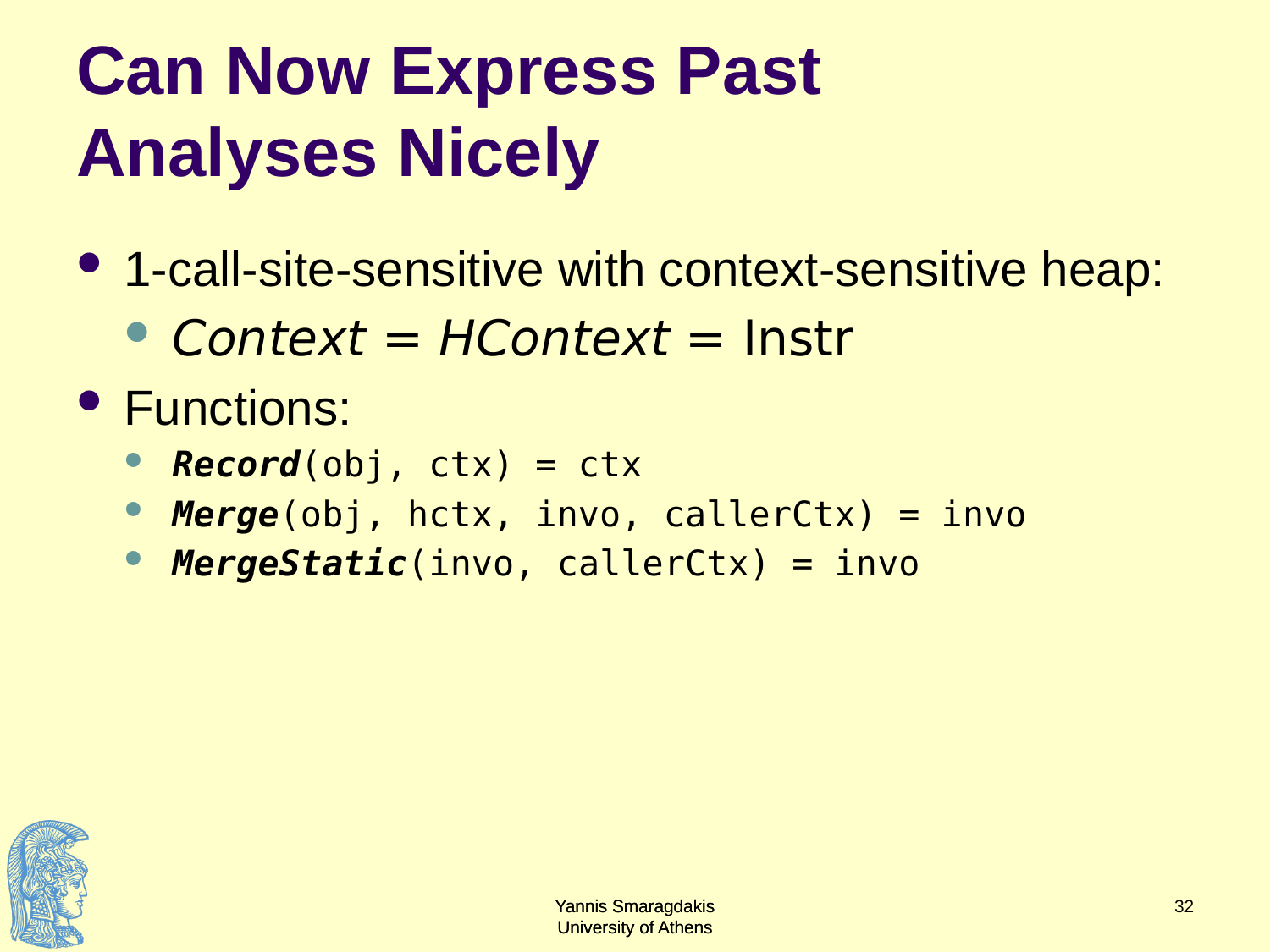## **Can Now Express Past Analyses Nicely**

- 1-object-sensitive+heap:
	- Context = HContext = Instr
- **Functions:** 
	- *Record*(obj, ctx) = ctx
	- *Merge*(obj, hctx, invo, callerCtx) = obj
	- *MergeStatic*(invo, callerCtx) = callerCtx

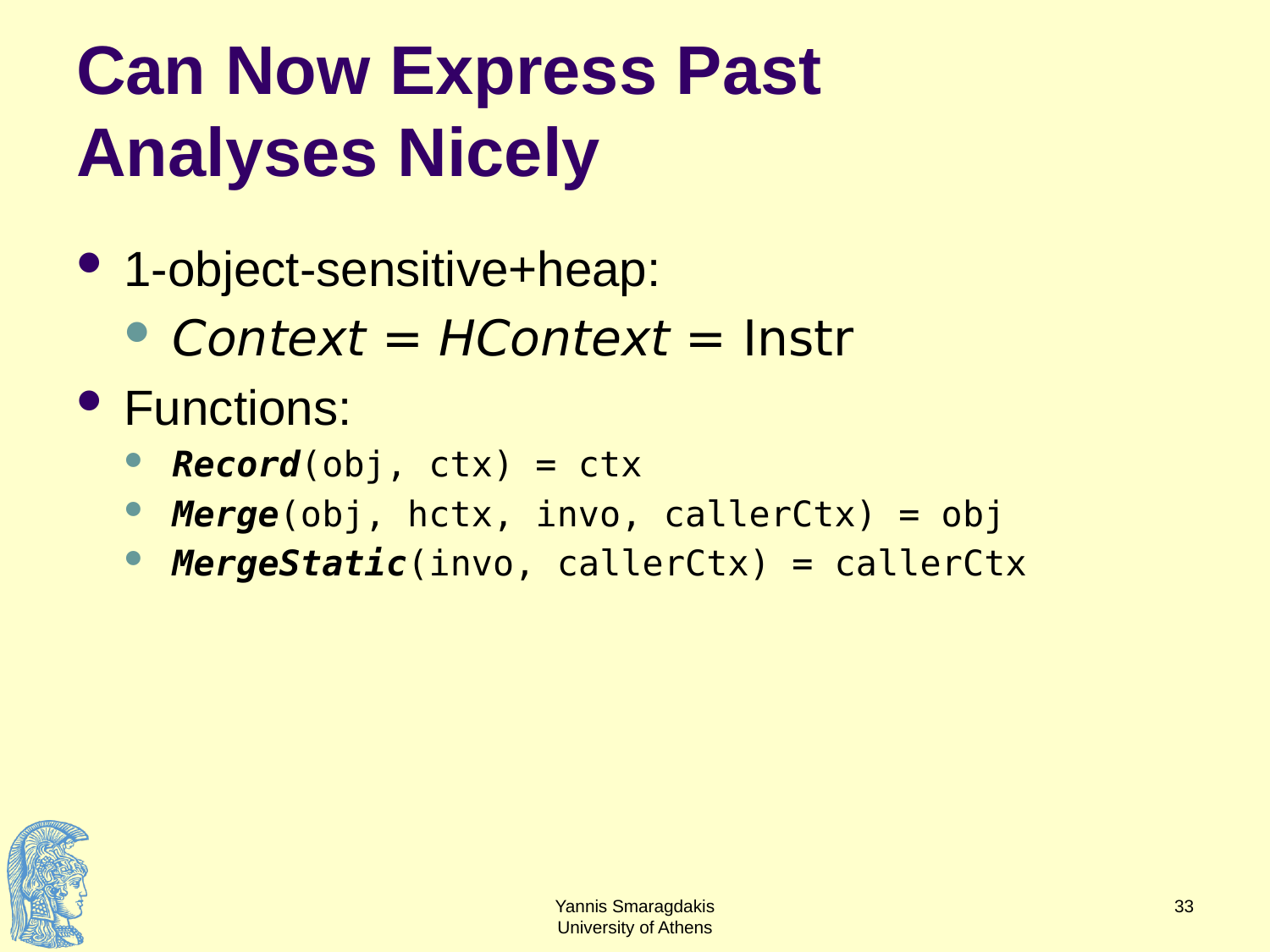## **Can Now Express Past Analyses Nicely**

- PADDLE-style 2-object-sensitive+heap:
	- Context = Instr<sup>2</sup>, HContext = Instr
- **Functions:** 
	- *Record*(obj, ctx) = first(ctx)
	- *Merge*(obj, hctx, invo, callerCtx) = pair(obj, first(ctx))
	- *MergeStatic*(invo, callerCtx) = callerCtx